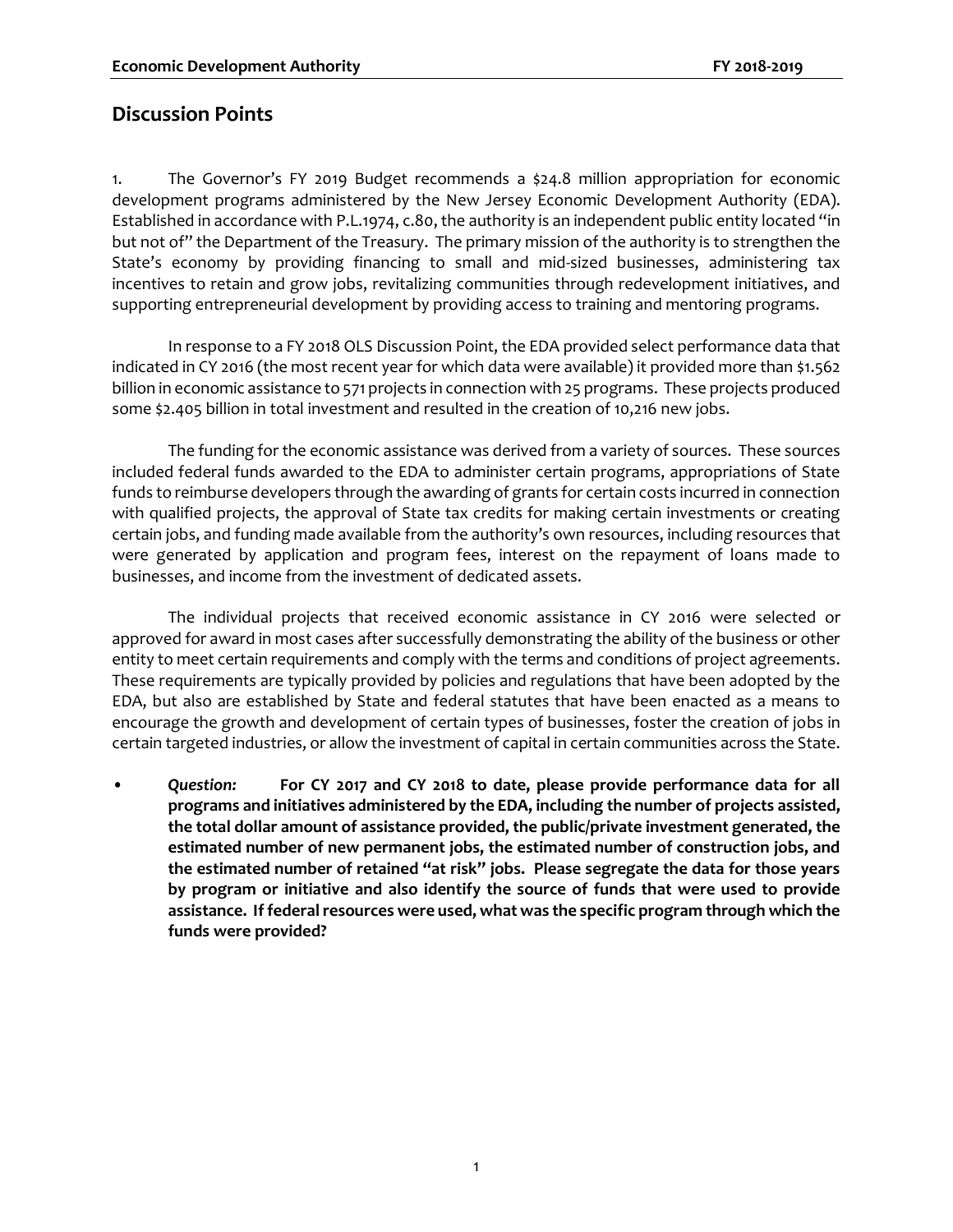| <b>New Jersey Economic Development Authority</b> |                         |                  |                         |                |                         |                      |                            |  |
|--------------------------------------------------|-------------------------|------------------|-------------------------|----------------|-------------------------|----------------------|----------------------------|--|
|                                                  |                         |                  | CY 2017 Activity Report |                |                         |                      |                            |  |
| <b>By Financing Program</b>                      |                         |                  |                         |                |                         |                      |                            |  |
|                                                  |                         |                  | <b>Total Project</b>    | Est            | Est                     |                      |                            |  |
| Program                                          | # of                    | <b>Total EDA</b> | Cost/                   | <b>New</b>     | Construction            | <b>Retained Jobs</b> | <b>Source of Funds</b>     |  |
|                                                  | Projects                | Assistance       | Investment              | Jobs           | Jobs                    |                      |                            |  |
| Angel Investor                                   | 256                     | \$11,178,735     | \$111,000,000           | N/A            | N/A                     | N/A                  | <b>State Tax Credit</b>    |  |
| <b>NOL Program</b>                               | 39                      | \$46,204,131     | N/A                     | N/A            | N/A                     | N/A                  | State Tax Credit           |  |
| <b>EOA ERG (Executed</b>                         | $\overline{2}$          | \$6,793,474      | \$53,969,271            | 346            | 271                     | $\Omega$             | State Tax Credit           |  |
| Pending Certification)                           |                         |                  |                         |                |                         |                      |                            |  |
| EOA ERG (Completed &                             | $\mathbf{1}$            | \$9,590,284      | \$49,577,801            | 150            | 393                     | 0                    | State Tax Credit           |  |
| Certified)                                       |                         |                  |                         |                |                         |                      |                            |  |
| EOA Grow NJ (Executed                            | 37                      | \$740,478,925    | \$699,926,882           | 4,510          | 3,041                   | 5,633                | <b>State Tax Credit</b>    |  |
| Pending Certification)                           |                         |                  |                         |                |                         |                      |                            |  |
| <b>EOA GROW NJ</b>                               | 9                       | \$194,178,540    | \$129,810,121           | 1,130          | 121                     | 750                  | <b>State Tax Credit</b>    |  |
| (Completed & Certified)                          |                         |                  |                         |                |                         |                      |                            |  |
| Legacy ERG (Executed                             | $\mathbf{1}$            | \$390,000,000    | \$3,117,245,647         | 16,200         | 13,730                  | o                    | <b>State Appropriation</b> |  |
| Pending Certification)                           |                         |                  |                         |                |                         |                      |                            |  |
| Legacy ERG (Completed                            | $\mathbf{1}$            | \$8,358,889      | \$44,164,828            | 105            | 145                     | o                    | <b>State Appropriation</b> |  |
| & Certified)                                     |                         |                  |                         |                |                         |                      |                            |  |
| UTHTC (Completed &                               | $\overline{\mathbf{3}}$ | \$85,776,911     | \$544,550,637           | 43             | 1,811                   | o                    | State Tax Credit           |  |
| Certified)                                       |                         |                  |                         |                |                         |                      |                            |  |
| GSGZ BLI & BII                                   | $\overline{2}$          | \$40,000         | \$244,821               | 9              | $\overline{\mathbf{3}}$ | 38                   | <b>EDA Grant</b>           |  |
| Energy Resilience Bank                           | 4                       | \$35,690,705     | \$72,308,310            | $\mathsf{o}$   | $\mathsf{o}$            | o                    | Federal*                   |  |
| Direct Loan                                      | 9                       | \$9,042,391      | \$12,926,604            | 56             | 15                      | 190                  | EDA Loan                   |  |
| ERB - Camden                                     | 3                       | \$2,197,721      | \$11,788,659            | $\overline{4}$ | 67                      | o                    | <b>State Appropriation</b> |  |
| Haz. Site Remediation -                          | 27                      | \$1,355,689      | \$3,646,243             | $\mathsf{o}$   | $\mathsf{o}\xspace$     | o                    | <b>State Appropriation</b> |  |
| Commercial                                       |                         |                  |                         |                |                         |                      |                            |  |
| Haz. Site Remediation -                          | 51                      | \$15,775,732     | \$19,861,976            | o              | 0                       | o                    | <b>State Appropriation</b> |  |
| Municipal                                        |                         |                  |                         |                |                         |                      |                            |  |
| Local Development                                | $\mathbf{1}$            | \$2,000,000      | \$4,811,100             | 16             | $\mathsf{o}\,$          | 62                   |                            |  |
| <b>Financing Fund</b>                            |                         |                  |                         |                |                         |                      |                            |  |
| <b>Main Street Business</b>                      | $\overline{4}$          | \$2,500,000      | \$6,577,500             | 25             | $\mathsf{o}$            | 60                   | EDA Loan                   |  |
| Assistance Program                               |                         |                  |                         |                |                         |                      |                            |  |
| Stronger NJ NCR                                  | $\overline{2}$          | \$5,787,790      | \$5,787,790             | $\mathsf{o}$   | 50                      | o                    | Federal*                   |  |
| Program                                          |                         |                  |                         |                |                         |                      |                            |  |
| Edison Innovation VC                             | $\mathbf{1}$            | \$650,000        | \$650,000               | 24             | $\mathsf{o}$            | 11                   | EDA Loan                   |  |
| Growth Fund                                      |                         |                  |                         |                |                         |                      |                            |  |
| Tax-Exempt Bond                                  | 21                      | \$478,517,942    | \$558,668,350           | 893            | 1,697                   | 3,946                | Conduit Issuer             |  |
| Financing Program                                |                         |                  |                         |                |                         |                      |                            |  |
| <b>Stronger NJ Business</b>                      | 16                      | \$6,546,670      | \$10,735,457            | $21$           | $\mathbf{1}$            | 75                   | Federal*                   |  |
| Loan Program                                     |                         |                  |                         |                |                         |                      |                            |  |
| Premier Lender                                   | 16                      | \$16,562,500     | \$57,558,738            | 318            | 15                      | 792                  | EDA Loan                   |  |
| Program                                          |                         |                  |                         |                |                         |                      |                            |  |
| <b>Technology Shared</b>                         | $\mathbf{1}$            | \$61,261         | \$76,576                | $\overline{2}$ | 0                       | o                    | EDA Loan                   |  |
| Space Loan                                       |                         |                  |                         |                |                         |                      |                            |  |
| Sales and Use Tax                                | $\mathbf{1}$            | \$1,420,020      | \$21,000,000            | 61             | 0                       | 252                  | State Tax Credit           |  |
| <b>Exemption Program</b>                         |                         |                  |                         |                |                         |                      |                            |  |
| Petroleum Storage Tank                           | 42                      | \$7,038,265      | \$7,762,094             | 0              | 0                       | o                    | State Appropriation        |  |
| Program                                          |                         |                  |                         |                |                         |                      |                            |  |
| <b>Totals</b>                                    | 550                     | \$2,077,746,575  | \$5,544,649,405         | 23,913         | 21,360                  | 11,809               |                            |  |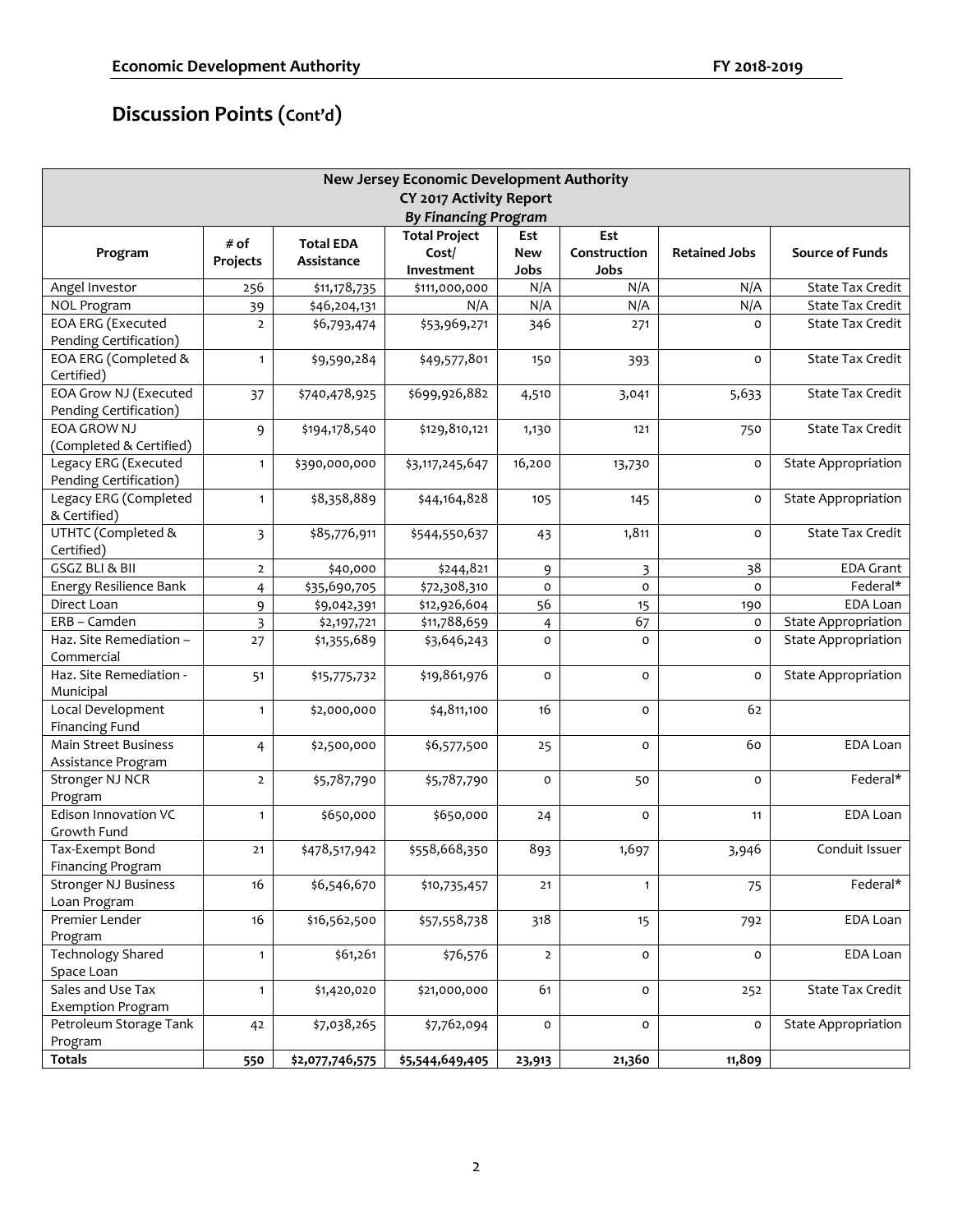| <b>New Jersey Economic Development Authority</b><br>CY 2018 Activity Report (through March 2018)<br>By Financing Program |                  |                                |                                             |                        |                             |                      |                            |  |
|--------------------------------------------------------------------------------------------------------------------------|------------------|--------------------------------|---------------------------------------------|------------------------|-----------------------------|----------------------|----------------------------|--|
| Program                                                                                                                  | # of<br>Projects | <b>Total EDA</b><br>Assistance | <b>Total Project</b><br>Cost/<br>Investment | <b>Est New</b><br>Jobs | Est<br>Construction<br>Jobs | <b>Retained Jobs</b> | <b>Source of Funds</b>     |  |
| EOA Grow NJ (Executed<br>Pending Certification)                                                                          | 11               | \$277,514,028                  | \$375,507,232                               | 1,221                  | 1,329                       | 3,066                | State Tax Credit           |  |
| GSGZ BLI & BII                                                                                                           | 5                | \$92,058                       | \$185,833                                   | 62                     | 0                           | 6                    | <b>EDA Grant</b>           |  |
| Energy Resilience Bank                                                                                                   | $\overline{2}$   | \$3,918,000                    | \$3,918,000                                 | 0                      | 0                           | 0                    | Federal*                   |  |
| Direct Loan                                                                                                              |                  | \$232,000                      | \$233,150                                   | $\overline{2}$         | 0                           | $\overline{2}$       | EDA Loan                   |  |
| Haz. Site Remediation -<br>Commercial                                                                                    | 4                | \$229,165                      | \$257,250                                   | 0                      | 0                           | $\Omega$             | <b>State Appropriation</b> |  |
| Haz. Site Remediation -<br>Municipal                                                                                     | 9                | \$2,237,453                    | \$2,535,657                                 | $\Omega$               | $\Omega$                    | 0                    | State Appropriation        |  |
| Stronger NJ NCR<br>Program                                                                                               |                  | \$253,000                      | \$253,000                                   | $\Omega$               | 3                           | $\Omega$             | Federal*                   |  |
| Premier Lender<br>Program                                                                                                | 9                | \$8,413,975                    | \$35,892,000                                | 97                     | $\circ$                     | 462                  | EDA Loan                   |  |
| Petroleum Storage Tank<br>Program                                                                                        |                  | \$4,883                        | \$5,871                                     | $\Omega$               | $\Omega$                    | $\Omega$             | State Appropriation        |  |
| <b>Totals</b>                                                                                                            | 43               | \$292,894,562                  | \$418,787,993                               | 1,382                  | 1,332                       | 3,536                |                            |  |

NOTE: CY2018 and CY2019 (through March 2018) activity represent closed projects only; in the case of Grow NJ, ERG, and UTHTC, this is not a list of all approved projects - projects are included if they have 1) executed grant agreements, or, 2) if they have completed and certified projects, as specified in the chart above.

\*Funded through New Jersey's HUD Community Development Block Grant Disaster Recovery (CDBG-DR) allocation

2. In response to a FY 2018 OLS Discussion Point concerning the number of projects that received EDA assistance in CY 2016 and CY 2017 that were small businesses, the EDA reported, "Utilizing the United States Small Business Administration's general average of 500 employees across industry sectors, 515 projects out of 559 projects or 92 percent – meet the definition of a small business. These projects closed in assistance totaling \$704.6 million. Additionally, 20 percent of companies that closed on assistance through the EDA's traditional small business and technology lending programs identified as a "women's business enterprise" or a minority business enterprise." The authority noted that it established a partnership with the Union County Economic Development Corporation (UCEDC) to increase training and technical assistance services available to entrepreneurs and small business in New Jersey, with a particular focus on outreach to minority-owned and women-owned businesses. The EDA reported that in 2016, the UCEDC trained or mentored more than 2,000 entrepreneurs, conducted 123 business training workshops, and provided \$3.8 million in loans to 87 small businesses, 78 percent of which were minority-owned or women-owned enterprises.

The EDA also stated that the manufacturing sector continued to express strong interest in participating in the authority's assistance programs. In 2016, the authority closed on assistance totaling \$333.8 million to support manufacturers expecting to create 3,381 new jobs, compared to \$275.8 million in assistance in 2015 to manufacturers that was expected to generate 1,818 new jobs.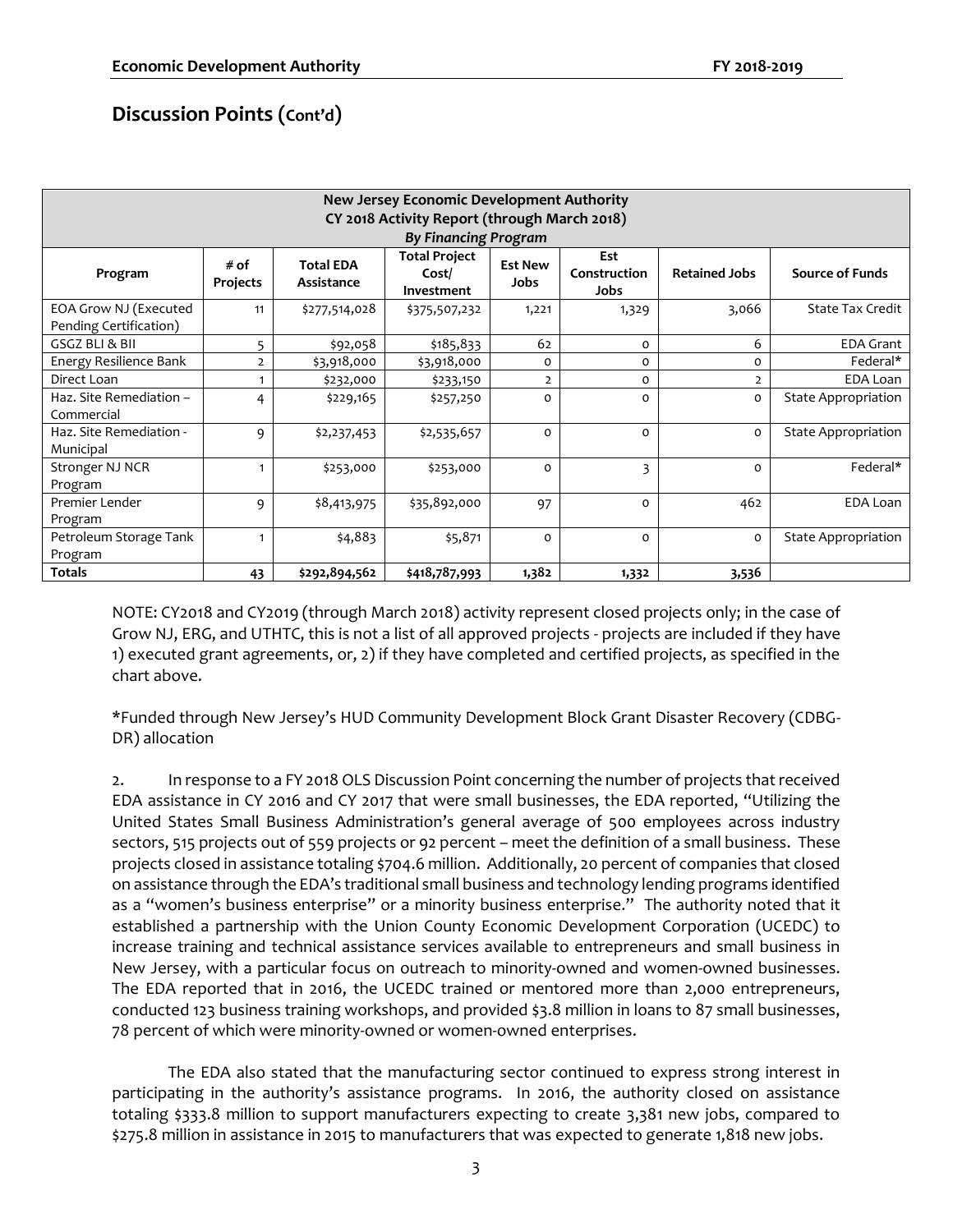• *Question:* **Of the projects that received assistance in CY 2017 and CY 2018, how many projects were undertaken by businesses or other entities that can be classified as "small businesses" using the United States Small Business Administration's definition of "small business" for purposes of federal government programs, and what was the total amount of assistance provided to those projects? How many projects were undertaken by businesses or other entities that can be classified as a "women's business enterprise," a "minority business enterprise," or a "veteran business enterprise" using the definitions for those terms provided by section 1 of P.L.1985, c.482 (N.J.S.A.40A:11-41), and what was the total amount of assistance provided to those projects? Were there any identifiable trends in the types of businesses receiving assistance in CY 2017 and CY 2018 to date in comparison to businesses that received assistance through EDA-administered programs in prior years?**

Utilizing the United States Small Business Administration's general average of 500 employees across industry sectors, 440 projects out of 487 projects – or 90 percent – meet the definition of a "small business." These 440 projects closed on assistance totaling \$862.2 million. Note, the 487-project total (reflecting CY 2017 and CY 2018 activity through March 2018) excludes the Hazardous Site Remediation-Municipal, Stronger NJ NCR and Petroleum Storage Tank Program projects listed in the preceding charts as assistance went to municipalities and property owners, and not businesses.

Through EDA's traditional small business lending programs, 51 companies closed on financing assistance totaling \$41.7 million; of the 51 companies, 18 percent identified as a "women's business enterprise" or a "minority business enterprise." In addition to financing, the EDA has a strategic partnership with UCEDC to increase the array of training and technical assistance services available to entrepreneurs and small businesses in the State, with a particular focus on extending our reach to minority- and woman-owned enterprises. In 2017, UCEDC trained or mentored nearly 2,390 entrepreneurs, conducted 138 business training workshops, and provided \$9.6 million in loans to 61 small businesses, 54% of which were minority-owned enterprises and 69% of which were womanowned enterprises.

As it relates to identifiable trends, we are pleased to report increased activity under our small business lending programs when comparing 2017 to 2016. This reflects that companies representing a diverse range of industries are in a position to borrow funds to either grow or maintain operations in New Jersey. This upward trend is also illustrated through the Department of Labor and Workforce Development's latest employment data released in March 2018, which shows over the year March 2017-March 2018, employment in New Jersey was higher by 67,100, with the majority of the gains recorded by private sector employers. The Department reported further that in March 2018, employment increases were recorded in four out of nine major private industry sectors, including leisure and hospitality, professional and business services, manufacturing, and trade, transportation, and utilities.

3. Governmental Accounting Standards Board Statement No. 77, "Tax Abatement Disclosure," requires governments that enter into tax abatement agreements to disclose: (1) descriptive information about the tax abatement agreement (such as the tax being abated and the authority under which tax abatements are provided); (2) the gross dollar amount of taxes abated in the accounting period; and (3) commitments made by a government, other than to abate taxes, as part of a tax abatement agreement. In Note 12G of the New Jersey Comprehensive Annual Financial Report for the fiscal year ending June 30, 2017, the State reported that FY 2017 revenues reduced by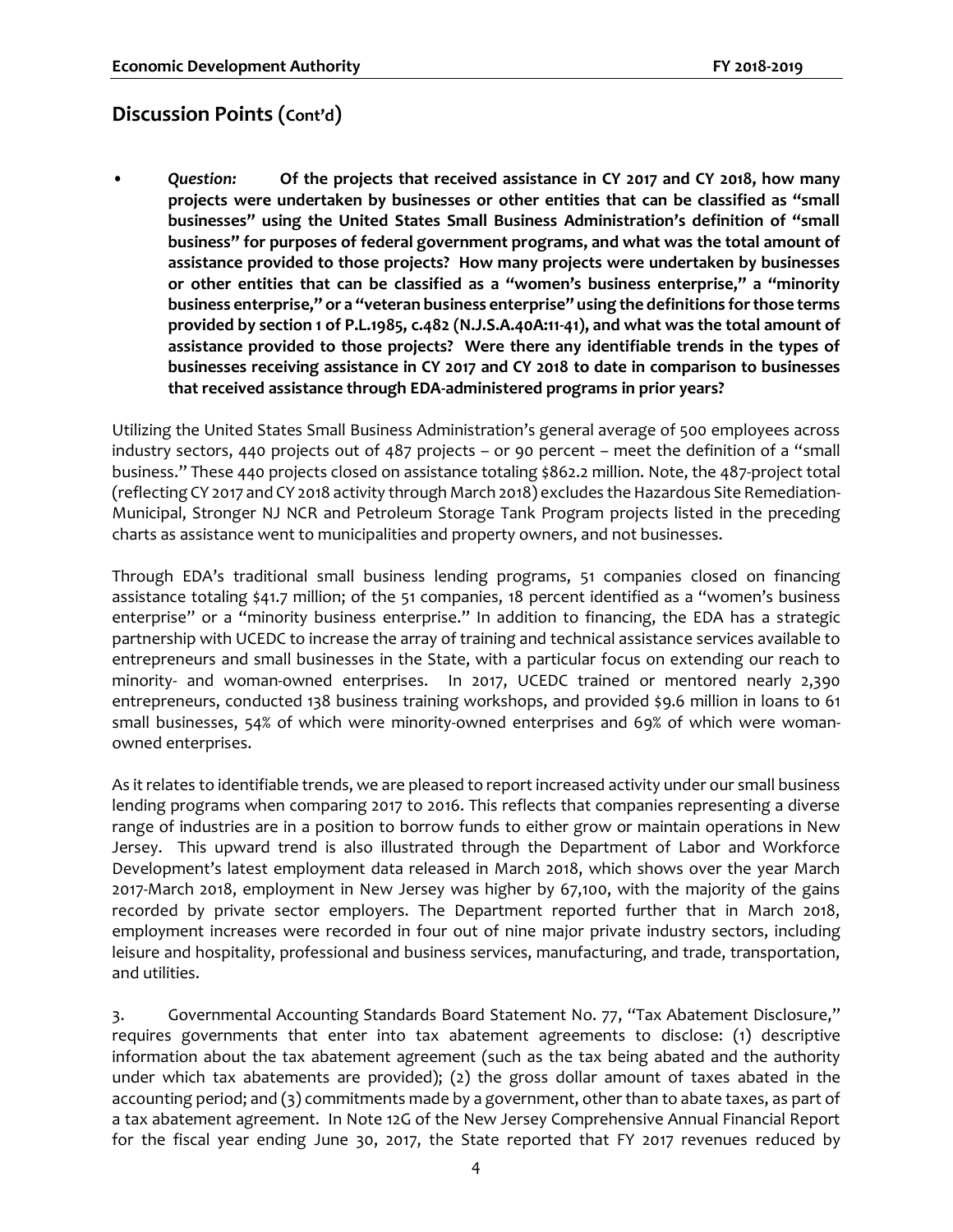abatement programs totaled \$209.2 million. This number does not include grant payments under economic development programs.

In response to a FY 2018 OLS Discussion Point, the EDA provided detailed information on accrued liabilities under EDA-administered programs that are financed with general State resources. In total, the EDA estimated future obligations for FY 2018 through FY 2021 as follows: FY 2018 - \$533.4 million; FY 2019 - \$877.0 million; FY 2020 - \$1.014 billion; and FY 2021 - \$1.028 billion.

It is important to note, however, that the award amounts are projections of future obligations that represent, in most cases, the maximum amount of State resources that may be required to pay grants and tax credit awards issued by the EDA. Actual amounts may be less in any given year if businesses fail to meet certain requirements or do not adhere to the terms and conditions of project agreements, or if tax credits awarded once finally issued to businesses are not fully utilized.

• *Question:* **Please provide, by program, the current dollar amount of all accrued liabilities under EDA-administered programs that are financed with general State resources, as opposed to the EDA's own financial resources or funds awarded by the federal government. What dollar amount of the total represents: 1) outstanding, unpaid liabilities that have accrued in the past; and 2) liabilities that will become payable in the future under finalized agreements? For FY 2018 (updated) through 2022, please project each program's payable obligations. Please detail, by program, the size of capital investments and the number of jobs the incentive agreements support.**

Amounts displayed in the chart below are projections that represent the maximum amount of State resources that may be required; actual payments will not exceed the appropriation for the programs. Actual amounts may be less in any given year if businesses fail to meet certain requirements or do not adhere to the terms and conditions of project agreements, or if businesses do not utilize award amounts to the fullest extent allowed by law.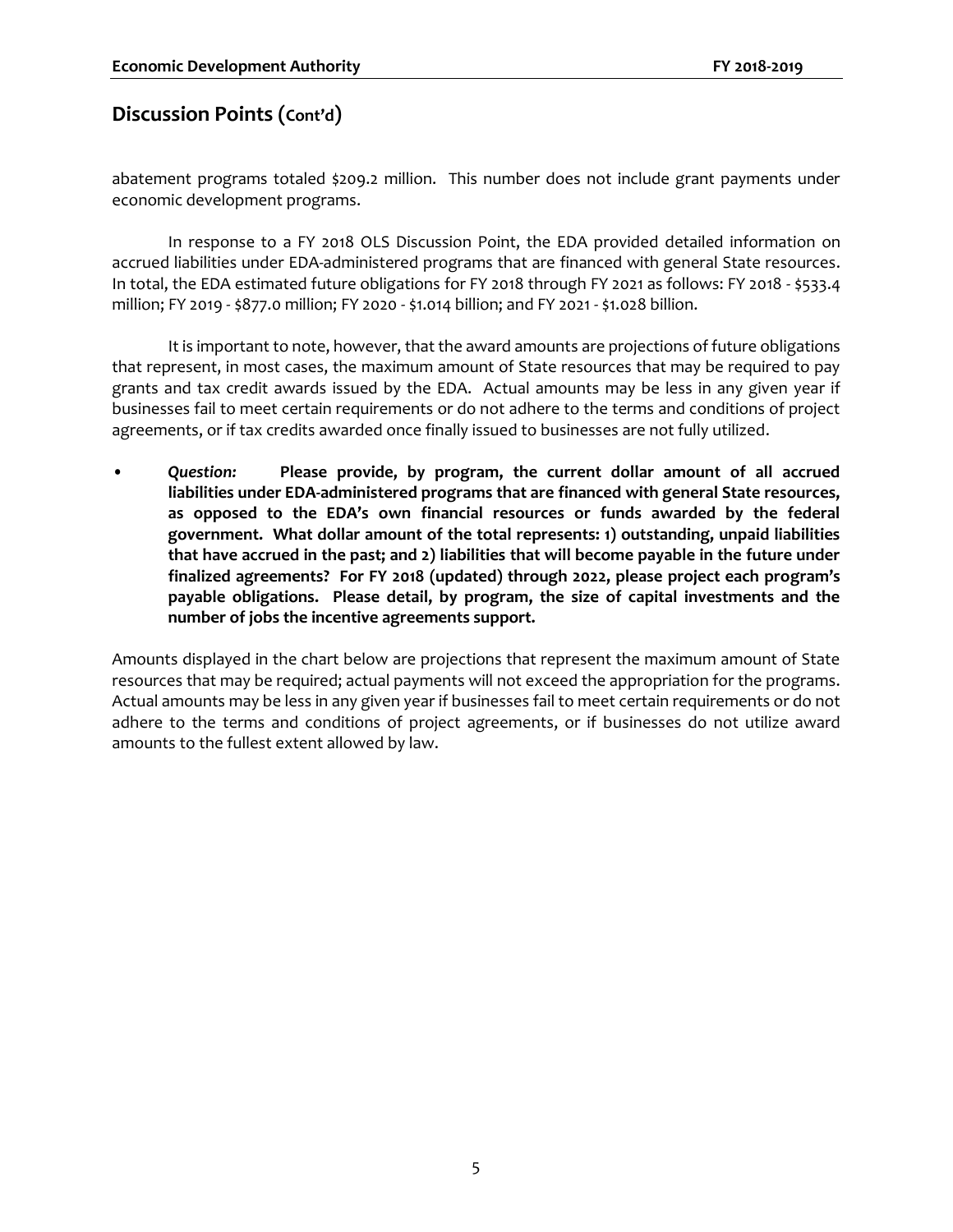#### **EDA–Administered Programs Financed w/ General State Resources Projected Obligations by Fiscal Year (2018-2022)\*** *(in thousands of dollars)*

| Program                                           | Award<br><b>Amount</b> | <b>Private Capital</b><br>Investment | New /<br><b>Retained Jobs</b> | FY 2018   | FY 2019   | FY 2020     | FY 2021     | FY 2022     |
|---------------------------------------------------|------------------------|--------------------------------------|-------------------------------|-----------|-----------|-------------|-------------|-------------|
| Grow NJ<br>(EOA)                                  | \$4,706,665            | \$4,553,477                          | 30,112/35,772                 | \$180,736 | \$306,669 | \$434,783   | \$455,097   | \$467,781   |
| Grow NJ<br>(Legacy)                               | \$529,731              | \$1,022,738                          | 2,523/6,685                   | \$40,941  | \$52,410  | \$52,410    | \$52,410    | \$52,410    |
| $ERG -$<br>Commercial<br>(Legacy and<br>$EOA)$ ** | \$891,867              | \$5,871,120                          | N/A                           | \$10,776  | \$14,342  | \$77,556    | \$94,845    | \$98,571    |
| $ERG -$<br>Residential<br>$(EOA)**$               | \$649,107              | \$2,494,546                          | N/A                           | \$28,080  | \$47,073  | \$63,675    | \$63,675    | \$63,675    |
| <b>UTHTC</b><br>(Legacy)                          | \$1,237,172            | \$3,031,318                          | 3,693/2,935                   | \$99,449  | \$107,658 | \$110,958   | \$110,958   | \$106,793   |
| <b>BEIP</b><br>(Conversion)                       | \$1,518,713            | \$12,190,670                         | 81,024                        | \$21,876  | \$127,906 | \$186,127   | \$186,127   | \$225,205   |
| <b>BEIP</b><br>(Legacy)***                        | N/A                    | N/A                                  | N/A                           | \$49,326  | \$50,584  | \$51,746    | \$52,801    | \$53,394    |
| <b>BRRAG</b><br>(Legacy)                          | \$125,054              | \$2,084,810                          | 31,654                        | \$13,057  | \$10,940  | \$8,681     | \$6,849     | \$0         |
| <b>Brownfields</b>                                | \$277,000              | \$378,000                            | N/A                           | \$16,171  | \$59,465  | \$10,265    | \$5,365     | \$5,365     |
| $NOL***$                                          | \$870,428              | N/A                                  | N/A                           | \$60,000  | \$60,000  | \$60,000    | \$60,000    | \$60,000    |
| Film/Digital<br>Media                             | \$7,637                | N/A                                  | N/A                           | \$0       | \$0       | \$0         | \$0         | \$0         |
| Angel<br>Investor****                             | \$12,545               | N/A                                  | N/A                           | \$25,000  | \$25,000  | \$25,000    | \$25,000    | \$25,000    |
|                                                   |                        |                                      | <b>TOTAL</b>                  | \$545,412 | \$862,047 | \$1,081,201 | \$1,113,127 | \$1,158,194 |

N/A - There is no legislative requirement under these programs related to capital investment, job creation or retention.

\*Activity and projections as of March 2018. These are estimated figures subject to change. While the EDA Board's approval of an application represents the opportunity for a project to realize approved awards, companies must certify that they have satisfied specific legislative requirements before they receive any funds. The above Approved Award Amount figures and related projections are subject to appropriation and an applicant's performance obligations under the respective grant agreements. Please visit [www.njeda.com/public\\_information/incentives\\_activity](http://www.njeda.com/public_information/incentives_activity) for up to date activity under respective programs and a more detailed overview of statutory and annual reporting requirements.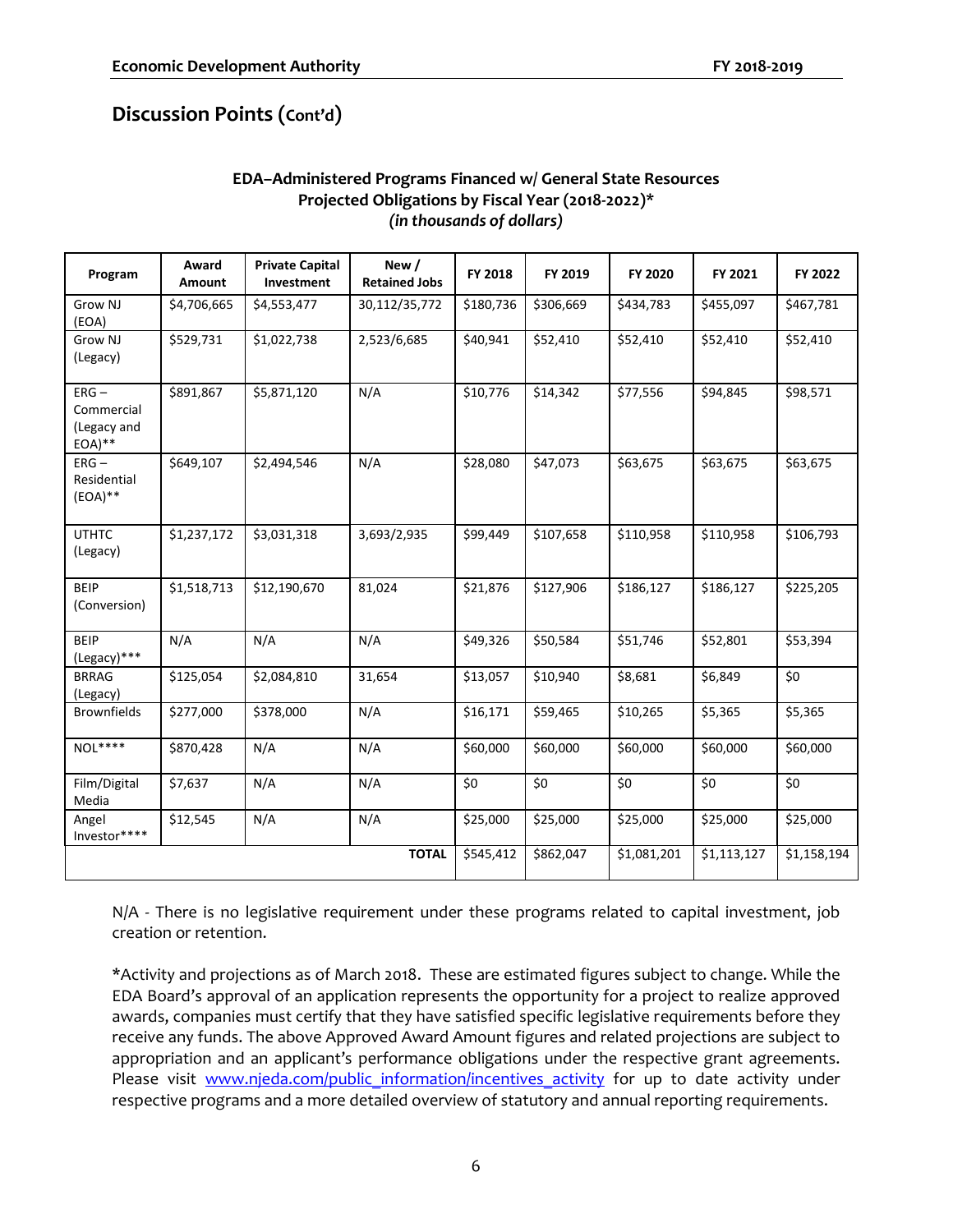\*\* ERG Commercial (legacy and EOA) are cash reimbursement incentives; ERG Residential is a tax credit incentive.

\*\*\* The BEIP projections for FY18-FY22 are a cumulative total. If there was an appropriation, the amount of the appropriation would reduce the cumulative BEIP liability across the projection periods. For instance, if a full appropriation for FY18 was made, the FY19 liability would be \$1,258.

\*\*\*\* Per P.L. 1997, c. 334, NOL (Technology Business Tax Certificate Transfer Program) is authorized \$60 million annually; per P.L. 2014, c. 14, the Angel Investor Tax Credit Program is authorized \$25 million annually. Actual amounts may be less in any given year based on approvals and utilization.

4. Section 21 of P.L.2013, c.161 requires the EDA to submit a report to the Governor and the Legislature providing a comprehensive review of the economic incentive programs under the authority's jurisdiction by July 1, 2018. The report is to place a particular emphasis on the recalibration of the State's economic incentive programs and the effectiveness of those programs on economic development and private-sector job retention and growth. The EDA contracted with the Edward J. Bloustein School of Planning and Public Policy at Rutgers University to complete the evaluation.

On January 19, 2018, the Governor issued Executive Order No. 3 ("E.O. 3"), which directs the Office of the State Comptroller (OSC) to complete a performance audit of the Grow New Jersey Assistance Program and the Economic Redevelopment and Growth Grant program, and their predecessor programs, from 2010 onward. E.O. 3 requires the audit to include: (1) a comparison of the actual economic benefits realized due to an incentive award against the projected economic benefits asserted or considered in evaluating applications approved for incentive awards; (2) information on the types of jobs created through each program and the locations of those jobs; (3) a review of the decision-making process regarding the acceptance of incentive award applications; and (4) an examination of the application process for incentive awards and information regarding administrative costs incurred by the EDA in processing applications. The OSC is required to complete its audit by December 31, 2018.

• *Question:* **Please provide an update regarding the review of the State's economic development programs pursuant to P.L.2013, c.161. Will the review be completed by the statutory deadline of July 1, 2018? If not, when does the EDA anticipate the review will be completed?** 

The review will be completed by the Edward J. Bloustein School of Planning and Public Policy at Rutgers University and transmitted to the Governor and Legislature on or about the statutory deadline of July 1, 2018.

• *Question:* **Please provide an update regarding the State Comptroller's audit of the Grow New Jersey Assistance Program and the Economic Redevelopment and Growth Grant program. Has the OSC started its audit? With a review of economic development programs required by P.L.2013, c.161, why was it necessary for the OSC to audit these initiatives? How will the OSC review differ from the review being conducted by Rutgers University? Is the OSC audit on schedule to be completed by the December 31, 2018 deadline?**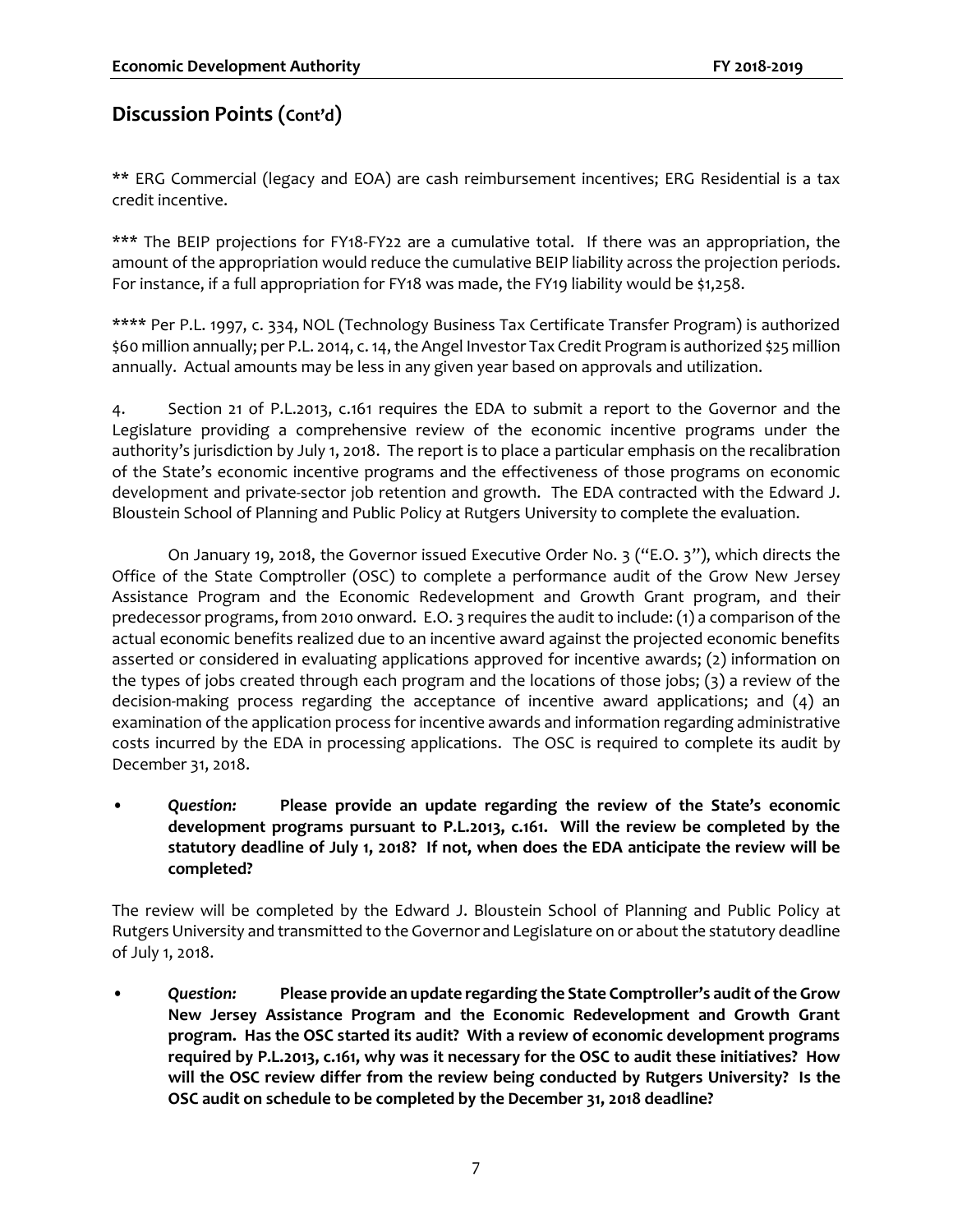The Office of the State Comptroller has started its audit, per Executive Order #3, and the EDA continues to provide information, as requested. The EDA defers to the Office of the State Comptroller with regard to the scope of the review and the schedule.

5. The federal "Small Business Jobs Act of 2010," (Pub.L.111-240) created the \$1.5 billion State Small Business Credit Initiative (SSBCI). Participating states are required to use funds awarded for programs that leverage private lending to help finance capital investments of creditworthy small businesses and manufacturers that have been denied access to the loans they need to expand and create jobs. According to the SSBCI Summary of States Annual Report for 2016, New Jersey's SSBCI allocation totaled approximately \$33.9 million. In response to an FY 2018 OLS Discussion Point, the EDA indicated that New Jersey was to receive a revised \$33.3 million through the SSBCI. The table below shows the programs supported by New Jersey's portion of SSBCI funds and the total amount expended for each program as of December 31, 2016.

| Program                               | <b>Amount Allocated</b> | <b>Amount Expended</b> |
|---------------------------------------|-------------------------|------------------------|
| New Jersey Credit Guarantee Program   | \$3,227,500             | \$2,227,500            |
| New Jersey Direct Loan Program        | \$9,250,000             | \$7,384,500            |
| New Jersey Loan Participation Program | \$16,071,686            | \$10,313,900           |
| New Jersey Venture Capital Program    | \$5,345,965             | \$5,345,965            |
| <b>TOTAL</b>                          | \$33,895,151            | \$25,271,865           |

In response to a FY 2018 OLS Discussion Point, the EDA indicted that it had approved assistance through its four approved SSBCI programs totaling more than \$33.4 million. Of that amount, \$25.2 million had closed, leveraging over \$120.1 million in total public/private investment. The EDA utilized SSBCI funds to make capital available to financial intermediary organizations to assist microenterprises and small companies that do not qualify for traditional bank financing. Two Community Development Financial Institutions receiving loans with SSBCI funds provided over \$580,000 in loans and line of credit guarantees to nine businesses. The EDA also closed on direct loans, participations, and guarantees to assist 30 small businesses located throughout the State. The \$25.2 million in closed financing included \$5.3 million invested in three venture capital funds. This investment provided an additional private financing of approximately \$9.8 million and caused other concurrent private financing of approximately \$43.3 million in 18 regionally based emerging technology businesses.

The EDA noted that it requires companies applying for assistance under its lending programs to provide the number of new jobs expected to be created within two years of the loan closing, and to provide the number of new jobs that will be maintained in New Jersey. The 30 businesses supported with loans, credit guarantees, and loan participations utilizing SSBCI funds anticipated the creation of 456 new jobs and the maintenance of 1,611 existing employees. The 18 businesses that received venture fund investments expected to create a total of 230 new jobs and maintain 537 employees.

• *Question:* **Please provide an update on EDA's progress in using the federal \$33.3 million State Small Business Credit Initiative award. Please identify the specific EDA programs receiving funding as a result of the federal credit initiative, and for each program detail the amount allocated, the amount already expended or committed, and any metrics on the expected economic benefits to New Jersey resulting from the investments receiving assistance. When is the deadline to expend all program funds? If the deadline has passed**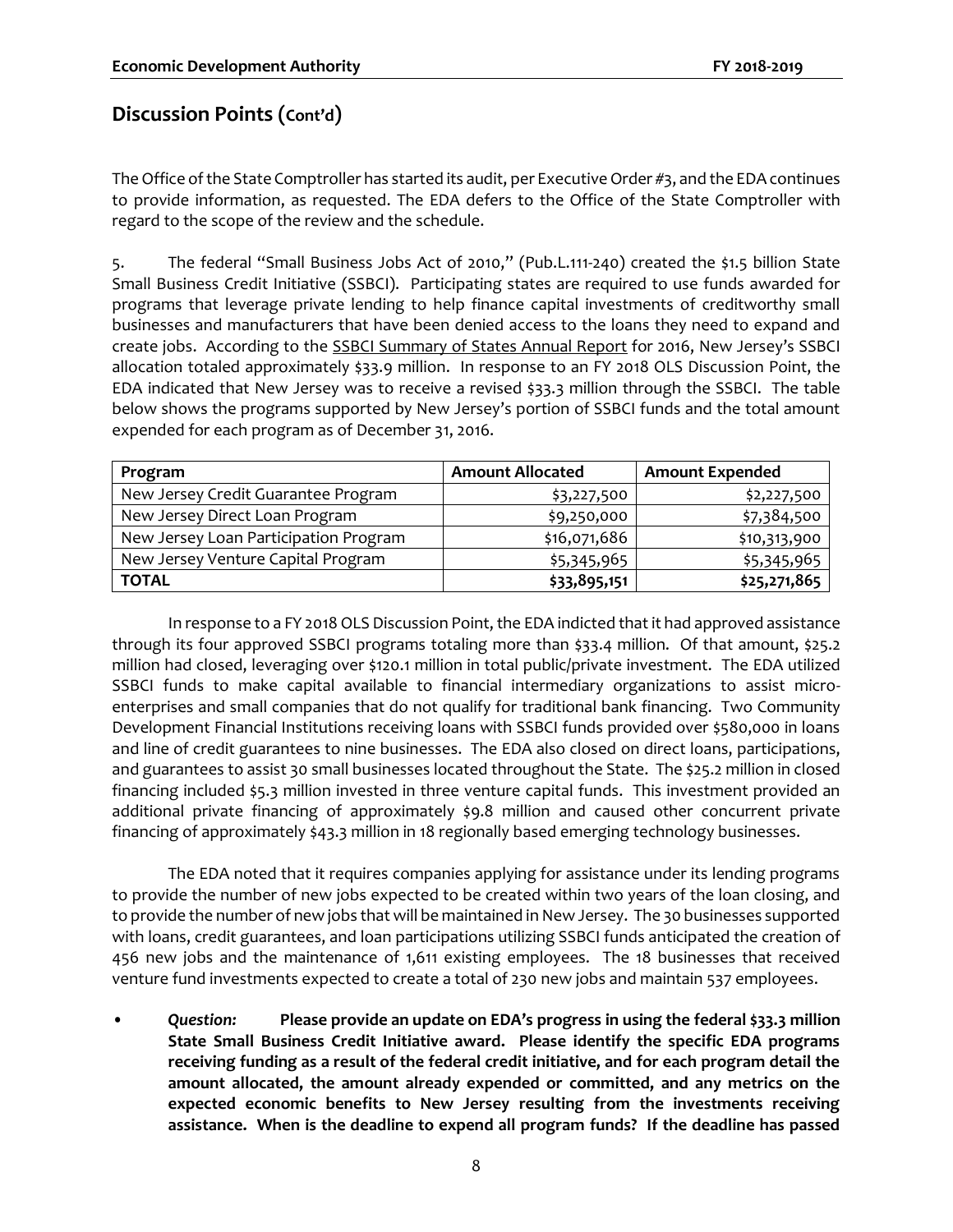#### **how much of the award reverted to the federal government, and what factors contributed to these funds not being spent by the deadline?**

The EDA has approved assistance through its four approved SSBCI programs – Direct Loan, Loan Participation, Credit Guarantee and Venture Capital Fund Programs - totaling \$33.3 million. All amounts listed have been obligated and the EDA has successfully completed its reporting and associated obligations related to the SSBCI allocation. The Allocation Agreement with the United States Department of Treasury expired on March 31, 2017 (note, there was no deadline to expend all program funds). No dollars have or will revert to the federal government; they are revolved back into EDA loan and guarantee programs.

As noted last year, the EDA utilized SSBCI funds to make capital available to financial intermediary organizations to assist micro-enterprises and small companies not qualified for traditional bank financing. The two Community Development Financial Institutions (CDFIs) receiving loans supported with SSBCI funds were able to provide over \$580,000 in loans and line of credit guarantees to nine businesses, of which eight were minority- or women-owned enterprises.

The EDA also utilized SSBCI funds to invest in three venture capital funds, which provided additional private financing of approximately \$9.8 million and caused other concurrent private financing of approximately \$43.3 million in 18 regionally-based emerging technology businesses. The 18 businesses that received venture fund investments expected to create a total of 230 new jobs and maintain 537 employees.

Through April 2018, the EDA has closed on SSBCI-supported direct loans, participations and/or guarantees to assist 41 small businesses located throughout the State. These businesses anticipate the creation of 546 new jobs and the maintenance of 1,949 existing employees. Small businesses assisted over the last year include an animal hospital in Swedesboro, a trucking company in North Bergen, a sign and awning supplier in Bloomfield, a perfumes and cosmetics wholesaler in Elizabeth, a precast manufacturing company in Farmingdale, a pogo stick manufacturer in Howell, a technology company in Lumberton, and a spine and rehabilitation center in Oakland.

6. P.L.2013, c.14 created the Angel Investor Tax Credit Program through which the EDA is authorized to award corporation business tax and gross income tax credits to certain individuals and businesses that make qualified investments in New Jersey emerging technology companies. Subject to certain limitations, the tax credits equal 10 percent of an individual's or a business's qualified investment in an emerging technology company with fewer than 225 employees, of whom at least 75 percent are filling a position in New Jersey. Purchase, production, and research agreements qualify as creditable investments. The tax credit program is subject to a \$25.0 million annual cap. In addition, tax credit recipients cannot claim tax credits for that part of an investment in a single company that exceeds \$500,000.

The EDA launched the Angel Investor Tax Credit Program in July 1, 2013. Since that time, the EDA has awarded \$22.3 million in tax credits in connection with 680 investments (totaling \$234.3 million) in 53 New Jersey emerging technology companies based on data published in EDA Annual Reports.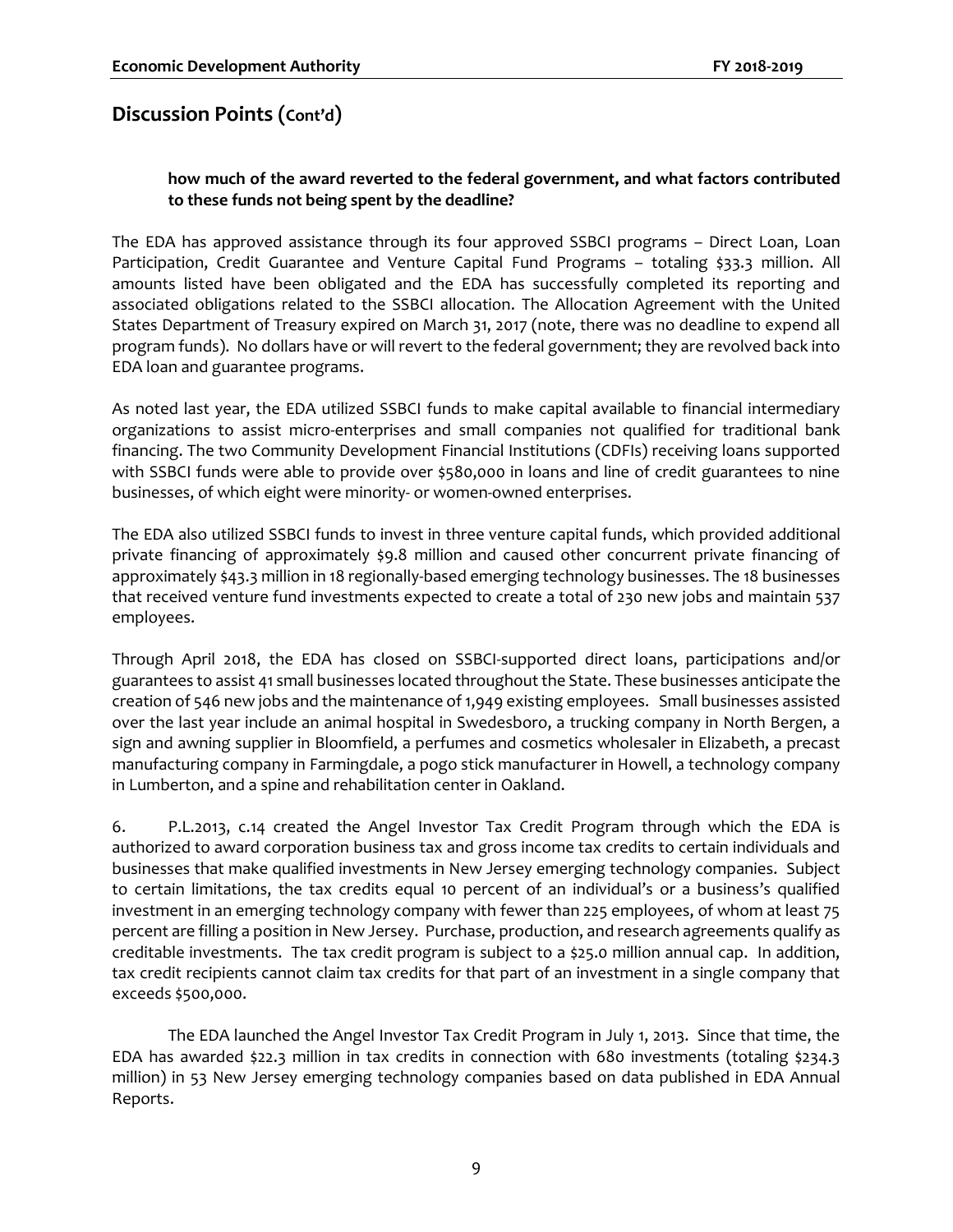P.L.2017, c.40 expanded eligibility for tax credits under the Angel Investor Tax Credit Program to investments in the holding company of a qualified New Jersey emerging technology business and to companies engaging in carbon footprint reduction technology research. Carbon footprint reduction technology increases energy efficiency, develops and delivers renewable or non-carbon emitting energy technologies, develops innovative carbon emissions abatement with significant carbon emissions reduction potential, or promotes measurable electricity end-use energy efficiency.

• *Question:* **Please discuss the effect of P.L.2017, c.40 on the Angel Investor Tax Credit Program. Please identify each holding company in which a qualified investment was made. Please identify each qualified investment made in a company engaging in carbon footprint reduction technology research that would not have qualified for a tax credit prior to the enactment of P.L.2017. c.40.**

As a result of P.L. 2017, c.40, 39 holding company applications were approved for investments in three companies in calendar year 2017, as detailed below:

| Investor                | Company            |                         | Investment | <b>Proposed Tax</b><br><b>Credit</b> |
|-------------------------|--------------------|-------------------------|------------|--------------------------------------|
| Daniel K. Flatley       | Lumeta Corporation | \$                      | 764,520    | \$<br>76,452.00                      |
| Daniel K. Flatley       | Lumeta Corporation | \$                      | 312,500    | \$<br>31,250.00                      |
| Daniel K. Flatley       | Lumeta Corporation | \$                      | 187,500    | \$<br>18,750.00                      |
| Daniel K. Flatley       | Lumeta Corporation | \$                      | 250,000    | \$<br>25,000.00                      |
| Daniel K. Flatley       | Lumeta Corporation | \$                      | 375,000    | \$<br>37,500.00                      |
| Daniel K. Flatley       | Lumeta Corporation | \$                      | 222,340    | \$<br>22,234.03                      |
| <b>Bernard B Markey</b> | Lumeta Corporation | $\overline{\xi}$        | 37,500     | \$<br>3,750.00                       |
| Daniel F McLaughlin     | Lumeta Corporation | \$                      | 200,000    | \$<br>20,000.00                      |
| Daniel F McLaughlin     | Lumeta Corporation | \$                      | 62,500     | \$<br>6,250.00                       |
| Daniel F McLaughlin     | Lumeta Corporation | \$                      | 37,500     | \$<br>3,750.00                       |
| Daniel F McLaughlin     | Lumeta Corporation | \$                      | 50,000     | \$<br>5,000.00                       |
| Daniel F McLaughlin     | Lumeta Corporation | $\overline{\mathsf{S}}$ | 250,000    | \$<br>25,000.00                      |
| Daniel F McLaughlin     | Lumeta Corporation | \$                      | 100,000    | \$<br>10,000.00                      |
| Patrick G. Donnellan    | Lumeta Corporation | \$                      | 425,000    | \$<br>42,500.00                      |
| Patrick G. Donnellan    | Lumeta Corporation | $\overline{\xi}$        | 132,813    | \$<br>13,281.30                      |
| Patrick G. Donnellan    | Lumeta Corporation | \$                      | 79,688     | \$<br>7,968.80                       |
| Patrick G. Donnellan    | Lumeta Corporation | \$                      | 106,250    | \$<br>10,625.00                      |
| Patrick G. Donnellan    | Lumeta Corporation | \$                      | 318,850    | \$<br>31,885.00                      |
| Patrick G. Donnellan    | Lumeta Corporation | \$                      | 111,329    | \$<br>11,132.90                      |
| Anthony Grillo          | Lumeta Corporation | \$                      | 300,000    | \$<br>30,000.00                      |
| Anthony Grillo          | Lumeta Corporation | \$                      | 93,750     | \$<br>9,375.00                       |
| Anthony Grillo          | Lumeta Corporation | \$                      | 56,250     | \$<br>5,625.00                       |
| Anthony Grillo          | Lumeta Corporation | \$                      | 75,000     | \$<br>7,500.00                       |
| Anthony Grillo          | Lumeta Corporation | \$                      | 225,000    | \$<br>22,500.00                      |
| Anthony Grillo          | Lumeta Corporation | \$                      | 200,001    | \$<br>20,000.10                      |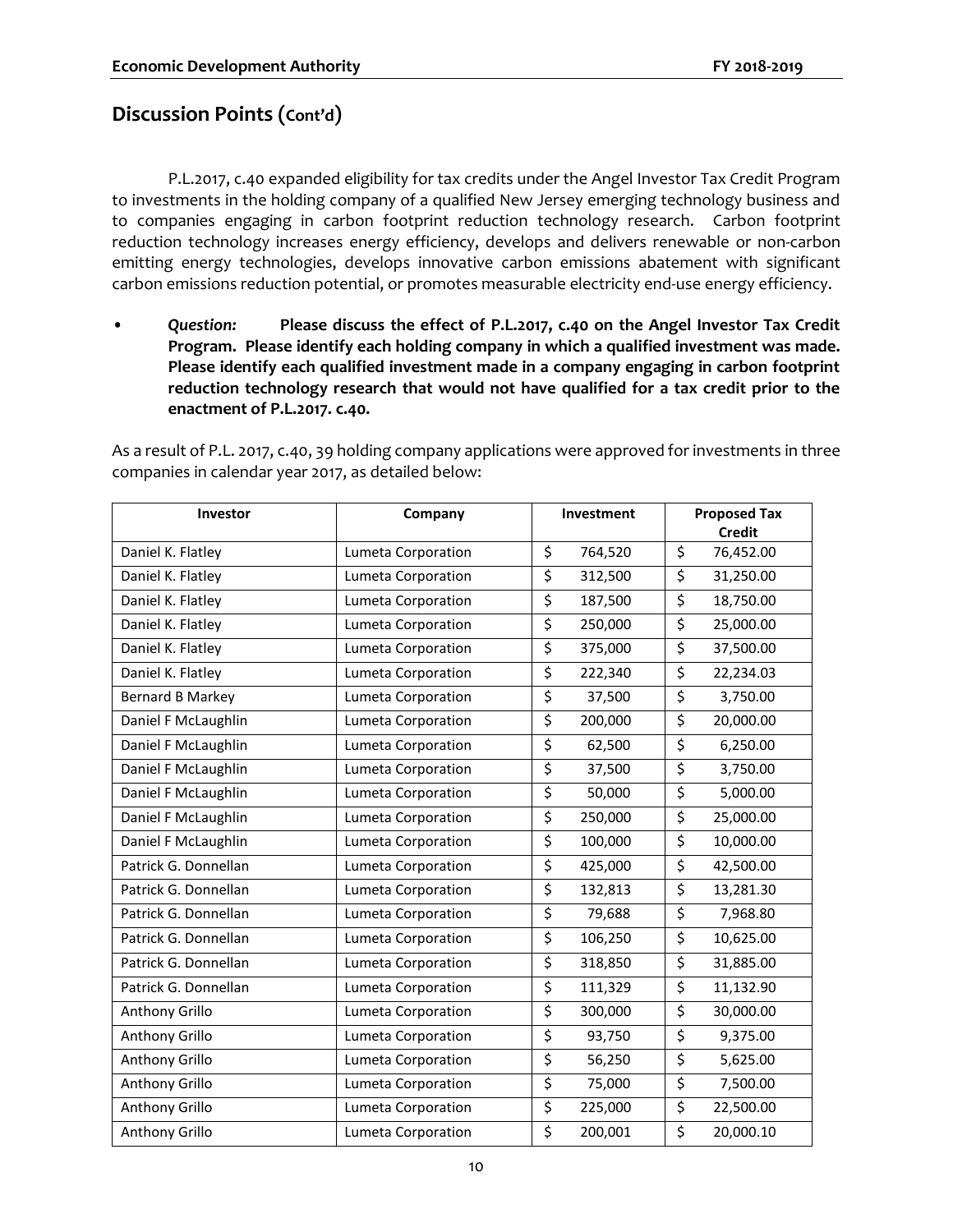| Gary A. Squires         | Lumeta Corporation                 | \$<br>50,000    | \$<br>5,000.00   |
|-------------------------|------------------------------------|-----------------|------------------|
| Gary A. Squires         | Lumeta Corporation                 | \$<br>50,000    | \$<br>5,000.00   |
| Kathryn M. Kinnamon     | Lumeta Corporation                 | \$<br>15,625    | \$<br>1,562.50   |
| Kathryn M. Kinnamon     | Lumeta Corporation                 | \$<br>20,000    | \$<br>2,000.00   |
| Navigator Partners, LLC | Lumeta Corporation                 | \$<br>150,000   | \$<br>15,000.00  |
| Navigator Partners, LLC | Lumeta Corporation                 | \$<br>46,875    | \$<br>4,687.50   |
| Navigator Partners, LLC | Lumeta Corporation                 | \$<br>28,125    | \$<br>2,812.50   |
| Navigator Partners, LLC | Lumeta Corporation                 | \$<br>37,660    | \$<br>3,766.00   |
| Navigator Partners, LLC | Lumeta Corporation                 | \$<br>37,500    | \$<br>3,750.00   |
| Navigator Partners, LLC | Lumeta Corporation                 | \$<br>31,353    | \$<br>3,135.30   |
| Patrick McGowan         | Lumeta Corporation                 | \$<br>250,000   | \$<br>25,000.00  |
| Patrick McGowan         | Lumeta Corporation                 | \$<br>125,000   | \$<br>12,500.00  |
| <b>Herbert Conrad</b>   | Matinas Biopharma<br>Holdings Inc. | \$<br>937,500   | \$<br>93,750.00  |
| Kenneth deRegt          | <b>OpenDoor Securities LLC</b>     | \$<br>250,000   | \$<br>25,000.00  |
|                         |                                    |                 |                  |
|                         | <b>Total 2017</b>                  | \$<br>7,002,929 | \$<br>700,292.93 |

• *Question:* **Does the EDA have any evidence that suggests the program is succeeding in encouraging investment in New Jersey emerging technology companies that would not have been made or would have been made at lesser amounts but for the tax credit provided by the program? Are there any examples of New Jersey emerging technology companies that have successfully "graduated" from the program and are no longer eligible for the benefit because they have outgrown the size limitations specified by the program's enabling statute? What percentage of the \$234.3 million in investments made in New Jersey emerging technology companies would have been made regardless of the tax credit provided by the program?**

EDA is aware of several early-stage emerging technology companies that include information on the Angel Investor Tax Credit Program in their investor pitch. The ability for investors to enhance their Investor Rate of Return is of interest and support through the program can allow this.

7. P.L.2015, c.194 permitted certain businesses that previously had been approved for a grant award under the Business Employment Incentive Program (BEIP) to convert the amount of any outstanding grant commitments into tax credits by July 11, 2016. Businesses that did not elect to convert are dependent on the Legislature and the Governor for future appropriations to pay the balance of any outstanding grant commitments.

Tax credits were permitted to be taken by the business to reduce the business's corporation business tax or insurance premiums tax liability, or if the business did not pay those taxes, to be sold or assigned to another taxpayer through the issuance of a tax credit transfer certificate. A business's tax credits are not issued all at once in one year for the full amount of the business's outstanding grant commitments, but through certificates in annual installments.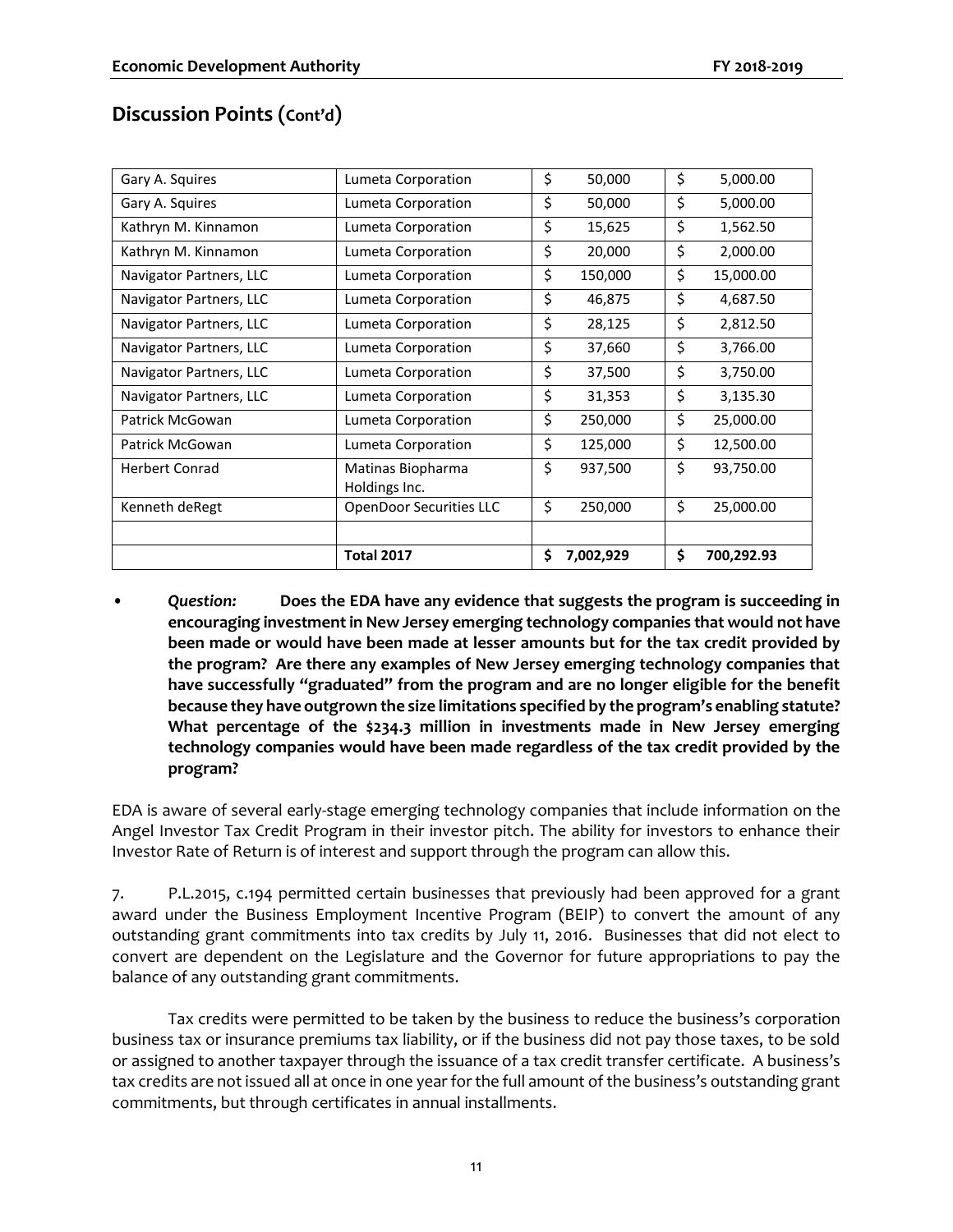In response to an OLS inquiry in the fall of 2016, the EDA indicated that as of July 12, 2016, 213 out of 253 businesses with outstanding BEIP commitments had elected to convert their grants to tax credits. The cumulative amount of BEIP tax credits was expected to total \$1.082 billion between FY 2017 and FY 2025, while the cumulative liability of those businesses that did not participate totaled \$49.3 million through FY 2025. In response to a FY 2018 OLS Discussion Point, the EDA noted that eight businesses that opted to convert their grants to tax credits had terminated their agreements since the fall of 2016 while 205 companies remained in the program.

According to the FY 2019 New Jersey Tax Expenditure Report, no BEIP tax credits were issued in FY 2017, \$21.9 million in tax credits were issued in FY 2018, and \$128.1 million in tax credits are anticipated to be issued in FY 2019. Information available through the State accounting system shows no BEIP grant payments since FY 2014.

• *Question:* **Please provide an update on the implementation and administration of P.L.2015, c.194. How many additional businesses that elected to participate in the conversion process have terminated their agreements? What is the current cumulative value of those outstanding grants that are expected to be satisfied through tax credits? What is the total amount of tax credits issued to businesses to date? How many businesses received tax credits? What was the total amount issued to businesses, broken down by the tax to which the credit may be applied? What is the total amount of tax credits that are expected to be issued to businesses in each year from FY 2018 through FY 2025? Please explain why the value of BEIP tax credits is anticipated to increase from \$21.9 million in FY 2018 to \$128.1 million in FY 2019.**

The EDA continues to work with all businesses that opted-in for a tax credit. Through March 2018, two additional companies formally terminated their BEIP Agreements; 144 businesses have received their tax credit, totaling \$21.6 million. As demonstrated in the chart below, there is a projected cumulative value of \$876.8 million of grants that are expected to be satisfied through tax credits.

As dictated by the legislation, the formula for how tax credits were to be paid is causing the increase from \$21.9 million in FY2018 to \$127.7 million in FY2019. Specifically, FY2018 only provided a 5% tax credit of all outstanding liabilities owed to companies opting in for annual years 2007-2013. Whereas, FY2019 calls for a 20% tax credit of all outstanding liabilities owed to companies opting in for annual years 2007-2013, in addition to a 25% tax credit of all outstanding liabilities owed to companies opting in for annual years 2014 and 2015. Therefore, the increase in the percentage of the tax credits to be issued for annual years 2007-2013, as well as adding in annual years 2014 and 2015, are the drivers of the increase.

| BEIP Tax Credits (000's omitted) |           |           |             |             |             |             |             |           |
|----------------------------------|-----------|-----------|-------------|-------------|-------------|-------------|-------------|-----------|
| FY18                             | FY19      | FY20      | <b>FY21</b> | <b>FY22</b> | <b>FY23</b> | <b>FY24</b> | <b>FY25</b> | Total     |
| \$21,876                         | \$127.906 | \$186,127 | \$186.127   | \$225,205   | \$84.626    | \$45,549    | \$865       | \$878,282 |

• *Question:* **Please provide an update regarding the status of BEIP grant payments to businesses that chose not to participate in the conversion process. What is the total amount of BEIP grant payments issued in FY 2016 and FY 2017? What is the total amount of BEIP grant payments made to businesses in FY 2018? What amount remains outstanding? What amount**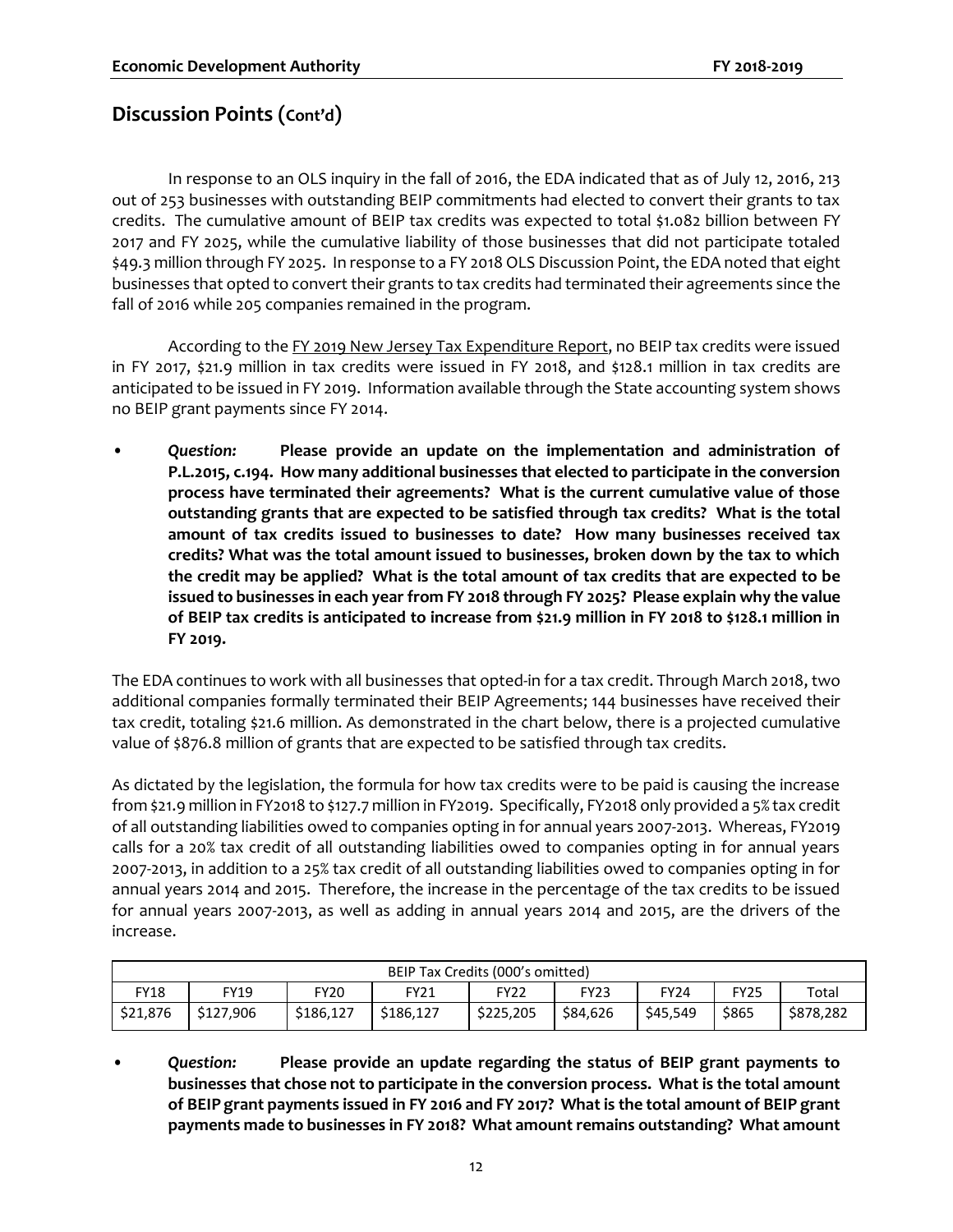**is scheduled to be paid in FY 2019? From what sources of funds are these payments made? Are the BEIP grant payments made by the Treasury Department or by the EDA out of funds that were previously appropriated to EDA? What is the total value of any unexpended BEIP funds that is still held by the EDA?**

Those businesses that elected to not participate in the conversion process are subject to appropriations in the budget; no such appropriation has been included in the FY18 or proposed FY19 budget.

8. On October 29, 2012, Superstorm Sandy made landfall in New Jersey. The federal "Disaster Relief Appropriations Act of 2013" (Pub.L.112-3) has supported the State's storm recovery efforts. In implementing the law, the United States Department of Housing and Urban Development (HUD) has allocated \$4.2 billion in Community Development Block Grant – Disaster Recovery Funds (CDBG-DR Funds) to New Jersey.

The State's action plan originally assigned \$100 million to the EDA for the creation and administration of the Stronger NJ Business Loan Program. Creditworthy businesses and non-profit organizations were permitted to apply for no-cost loans of up to \$5 million for a 24-month period to redress the uncompensated costs they incurred in improving their storm-damaged properties and to expand existing and form new businesses in impacted areas. Loans can be used for renovation, new construction, equipment, and working capital. They may have maturity periods exceeding 24 months, but the EDA will charge interest after two years. On April 15, 2016, HUD approved the use of an additional \$24 million from the State's CDBG-DR allocation for the Stronger NJ Business Loan Program to satisfy all eligible applicants and all waitlisted applicants in the program (Action Plan Amendment 18).

According to the CDBG-DR Performance Report for the fourth quarter of 2017, the Stronger NJ Business Loan Program has approved 123 applications to provide loans totaling \$89.1 million to businesses throughout the State. Overall, 120 applicants have received one or more award disbursements totaling \$74.5 million. Of the approved applications, 100 are considered fully disbursed. The EDA website notes, "At this time, due to the high volume of applications already received, EDA will not be accepting new applications for the Stronger NJ Business Loan Program."

• *Question:* **Please update the following information for the Stronger NJ Business Loan Program: a) the number of applicants approved for financial assistance; b) the dollar value of the approved financial assistance; c) the dollar value of the financial assistance that has already been disbursed; and d) the total amount of loan repayments received. For what purposes have any loan repayments been utilized?**

The EDA has approved 121 businesses for over \$83.5 million in financial assistance; all 121 businesses have received at least one disbursement, for a total of \$77.67 million expended to date. As of March 31, 2018, the EDA has received \$4.8 million in loan repayments, which have been remitted back to the Department of Community Affairs.

• *Question:* **Given that the Stronger NJ Business Loan Program has \$74.5 million in approved financial aid disbursements approved through December 31, 2017 and that the EDA is no longer accepting new loan applications, does the EDA anticipate that the entire**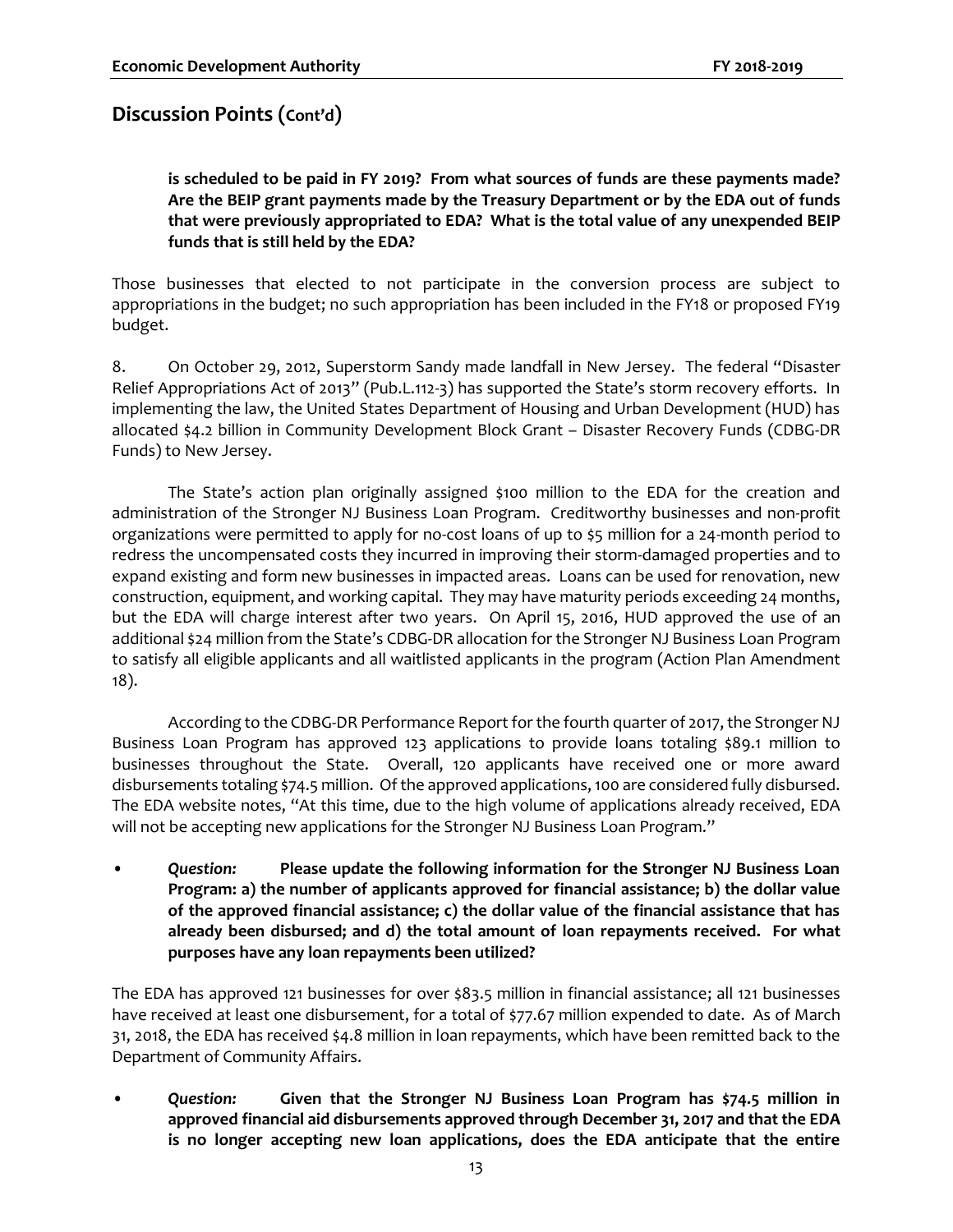**allocation of CDBG-DR funds will be expended? What amount does the EDA anticipate will be expended for loan disbursements in FY 2018 and FY 2019, respectively? If not, does the EDA anticipate that unexpended program funds will be transferred to support other CDBG-DR programs?**

Over time, many of the large construction projects that were projected for the loan portfolio never came to fruition, which has led to unspent balances. The EDA anticipates approximately \$2.4 million in additional approvals with all disbursements, totaling \$85.9 million, to be expended by the end of calendar year 2019.

Currently, the EDA is engaged in working with the Department of Community Affairs and the Governor's Office to best utilize the unspent balances, which will require a substantial Action Plan amendment from the State.

9. The EDA and the Board of Public Utilities (BPU) jointly administer the New Jersey Energy Resilience Bank, a federally-funded program financing public and private energy resilience infrastructure projects in qualified municipalities. The agencies collaboratively designed the program, while the BPU performs the technical review of proposed projects and the EDA performs the financial and applicant due diligence reviews. Both agencies must approve projects for financial assistance. In May 2014, the New Jersey Energy Resilience Bank received a \$200 million endowment out of Community Development Block Grant – Disaster Recovery (CDBG-DR) funds awarded to the State by the federal Department of Housing and Urban Development under the federal "Disaster Relief Appropriations Act of 2013" (Pub.L.112-3).

The EDA announced the New Jersey Energy Resilience Bank's launch on October 20, 2014. The program strives to keep critical facilities operational during power outages through the installation of distributed energy resource systems. The term refers to smaller, decentralized energy generation technologies installed at and serving local facilities that are interconnected with the electrical grid but capable of operating independently. Examples include combined heat and power (cogeneration) plants, fuel cells, and solar generation systems with energy storage technologies. Section 3.5.2 of CDBG-DR Action Plan Amendment Number 7 identified the potential beneficiaries of New Jersey Energy Resilience Bank financing: water and wastewater treatment plants, public housing, hospitals, emergency response facilities, municipal town centers, correctional facilities, transportation and transit networks, regional high schools that can function as emergency shelters, and private sector facilities performing critical emergency functions, such as liquid fuel refineries, distribution facilities, and pipelines.

The first Energy Resilience Bank funding round reserved up to \$65 million for water and wastewater treatment plants. Program requirements were amended in April 2016 to remove the \$65 million set aside for water and wastewater treatment facilities. Applicants were then permitted to apply for funding from the entire \$200 million allocation to support projects at hospitals and water and wastewater treatment plants. Applications were accepted on a rolling basis and reviewed and submitted to the EDA Board for approval on a first-received, first-ready basis. The Energy Resilience Bank program application window closed on September 30, 2016. There is no maximum award for individual projects, except for a \$500,000 project maximum for electricity storage equipment. It was anticipated that submitted applications would utilize all available funding and no additional funding was anticipated. All CDBG-DR funds must be expended by September 30, 2020.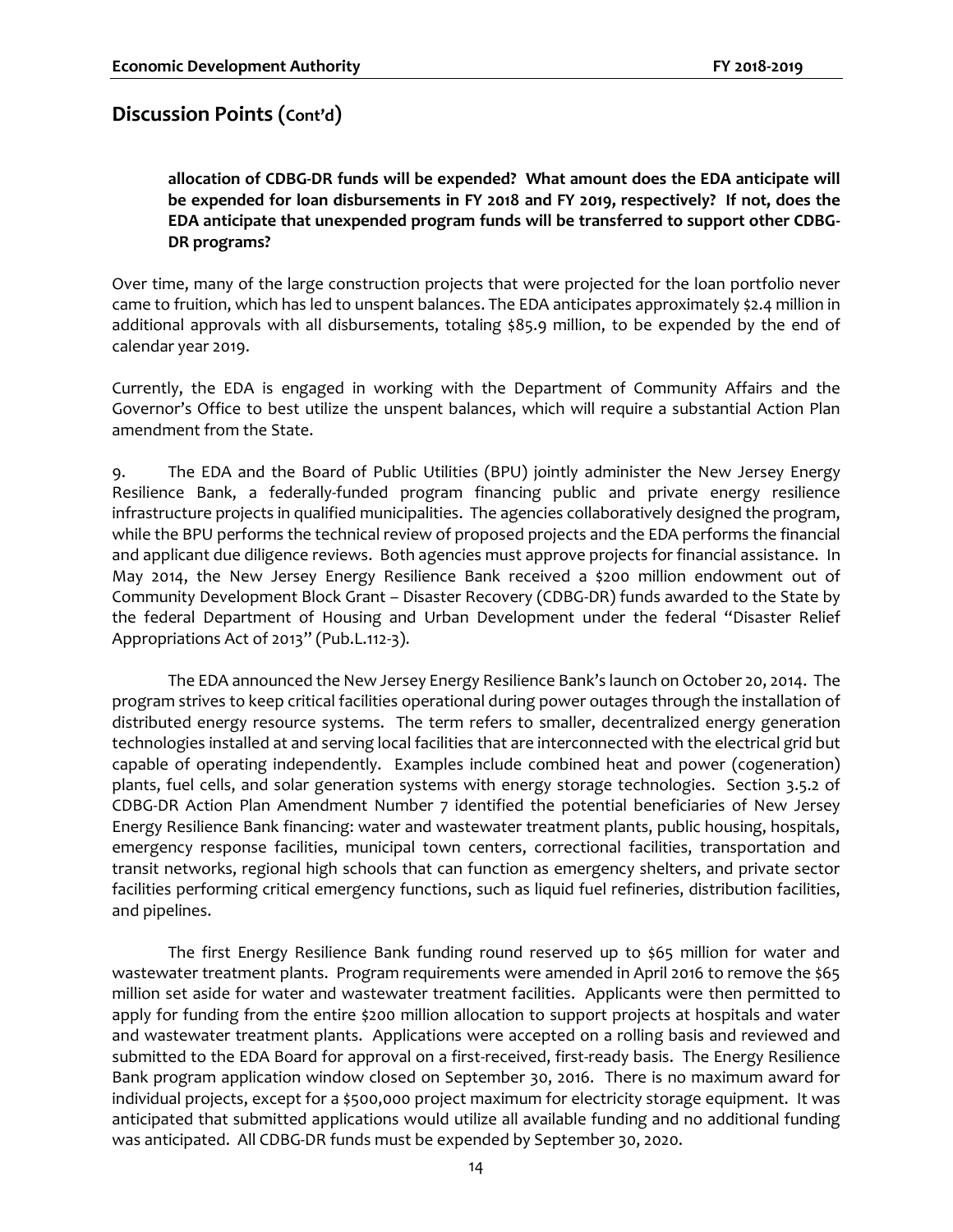EDA Board Minutes indicate that nine projects have received a total of \$108.4 million in funding through the Energy Resilience Bank. According to the CDBG-DR Performance Report for the fourth quarter of 2017, Energy Resilience Bank program expenditures total \$3.9 million. The "Sandy Recovery Program Dashboard," available through [www.renewjerseystronger.org,](http://www.renewjerseystronger.org/) shows that \$10.5 million has been disbursed.

• *Question:* **Please share: a) the number of applications submitted to the New Jersey Energy Resilience Bank; b) the total amount of financial assistance sought; and c) the total generation capacity of all proposed combined heat and power generation installations. Please list the projects that have secured an incentive award, including the generation capacity of any approved combined heat and power plants. Why did the EDA eliminate the \$65 million set-aside for water and wastewater treatment facilities?** 

The application process consisted of a submittal of an intake form with specific project details for review; in total 20 applicants formally submitted an intake form. As detailed in the chart below, 11 of those projects have received preliminary approval from the EDA Board for over \$164 million in funding requested with a total generation capacity of nearly 30 megawatts; 10 of these projects have also received the required approval from the New Jersey Department of Environmental Protection.

As the Program evolved it became apparent that the full \$65 million allocated for the Water/Wastewater Treatment facilities was not going to be fully utilized; however, the demand from the hospital community was robust so the dedicated Water/Wastewater Treatment allocation was removed to allow for funding of other sectors. This strong demand from the hospitals is evidenced as 78% of the funding approved has been for hospital projects.

|                                              | <b>ERB Funding</b> |                                |
|----------------------------------------------|--------------------|--------------------------------|
| <b>ERB Projects Presented to NJEDA Board</b> | Amount             | <b>CHP Capacity (megawatt)</b> |
| St Peter's University Hospital               | \$8,125,240        |                                |
| <b>Cooper University Hospital</b>            | \$28,202,205       | 4.4                            |
| Bergen County Utilities Authority            | \$26,990,350       | <b>Resiliency Project</b>      |
| South Monmouth Regional Utilities Authority  | \$3,918,000        | 0.27                           |
| RWJBarnabas Health - Livingston              | \$12,858,502       | 2.5                            |
| Hunterdon Medical Center                     | \$9,527,715        | 1.98                           |
| RWJBarnabas Health - Newark Beth Israel      | \$15,176,079       | 2                              |
| Trinitas Medical Center (Elizabeth)          | \$9,601,056        | $\overline{2}$                 |
| <b>Ocean County Utilities Authority</b>      | \$5,080,000        | 0.4                            |
| RWJBarnabas Health - Jersey City             | \$8,526,758        | 1.4                            |
| University Hospital (Rutgers Newark)         | \$36,267,500       | 13                             |
| <b>ERB Projects Presented to NJEDA Board</b> | \$164,273,405      | 29.95                          |

• *Question:* **Please indicate the total amount of Energy Resilience Bank funds expended in FY 2018 to date. What amount does the EDA anticipate will be expended for Energy Resilience Bank projects in FY 2019? What factors account for the slow pace of Energy Resilience Bank expenditures? If there are unallocated program funds, does the EDA anticipate re-opening the application process? Does the EDA anticipate all projects will be completed by the September 30, 2020 deadline?**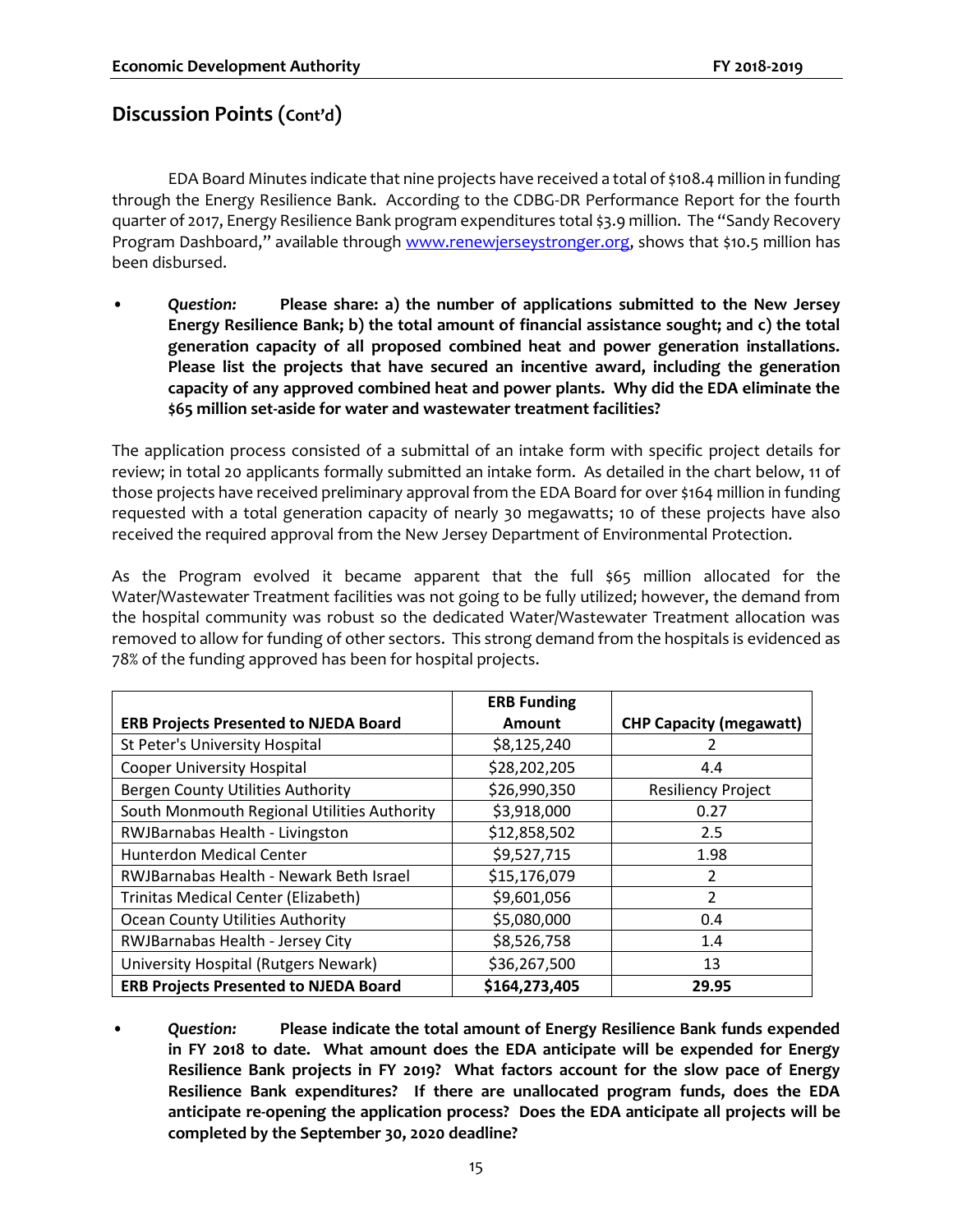Cumulatively, the EDA has expended over \$13.4 million to date with the anticipation of an additional \$45 million expended through FY2019. The complexity of the projects and the federal requirements dictated by CDBG-DR funding causes a long lead time before the projects can actually commence; however, once the requirements are satisfied and the detailed specifications are complete, significant expenditures follow. While the EDA anticipates the ERB Program—with its current pipeline—to utilize all funding, the EDA works closely with the Department of Community Affairs and the Governor's Office to best utilize any excess funding from the EDA programs and other programs statewide, which would require a substantial Action Plan amendment from the State.

The EDA continues to work with its applicants to move the projects forward in an expediated manner. However, if there are delays, HUD has approved an extension, allowing applicants to extend beyond the September 30, 2020 deadline.

10. On January 8, 2018, the EDA issued \$375.7 million in State Lease Revenue Bonds to finance the redevelopment and rehabilitation of certain State office buildings and facilities. The bond proceeds will support the replacement of office buildings that house the Department of Agriculture, Department of Health (Health Administration and Health Lab) and the Division of Taxation in the Department of the Treasury and the construction of new facilities for the New Jersey Training School (operated by the Juvenile Justice Commission) currently located in Monroe Township (Middlesex County).

In a memorandum to EDA Board members made public on December 12, 2017, the President and Chief Operating Officer outlined a request to approve a comprehensive development budget for the construction of the Agriculture, Health and Taxation buildings, and related site improvements, and the demolition of the existing Agriculture and Health Buildings in an amount not to exceed \$226.3 million (excluding the cost of bond issuance, capitalized interest, and the bond underwriter's discount). The proposed budget indicates that Agriculture and Health building project activities will cost \$110.0 million and Division of Taxation building project activities will cost \$116.3 million. In response to an FY 2018 OLS Discussion Point, the EDA noted that construction was scheduled to begin in May 2018 and end in November 2019. Building demolition, if required, would occur in September 2019.

• *Question:* **Please provide an update on the status of the State office building project. Please indicate the total amount expended for the Agriculture and Health buildings project in FY 2018 and the activities for which those funds were expended. Please indicate the total amount expended for the Taxation building project in FY 2018 and the activities for which those funds were expended. What amount does the EDA anticipate will be expended for each project in FY 2019? Is the construction phase of these projects still scheduled to begin in May 2018? If not, what is the new target date for construction to begin? Please identify the reasons for any delay in the project timetable.** 

On January 8, 2018, state government bonds associated with the project were closed on. However, following the change in Administrations, a decision was made to review and consider all factors associated with the project. That review is coming to a close and has involved various departments including Treasury, DCA and EDA. Given this review, the projected budget and schedule are not yet finalized.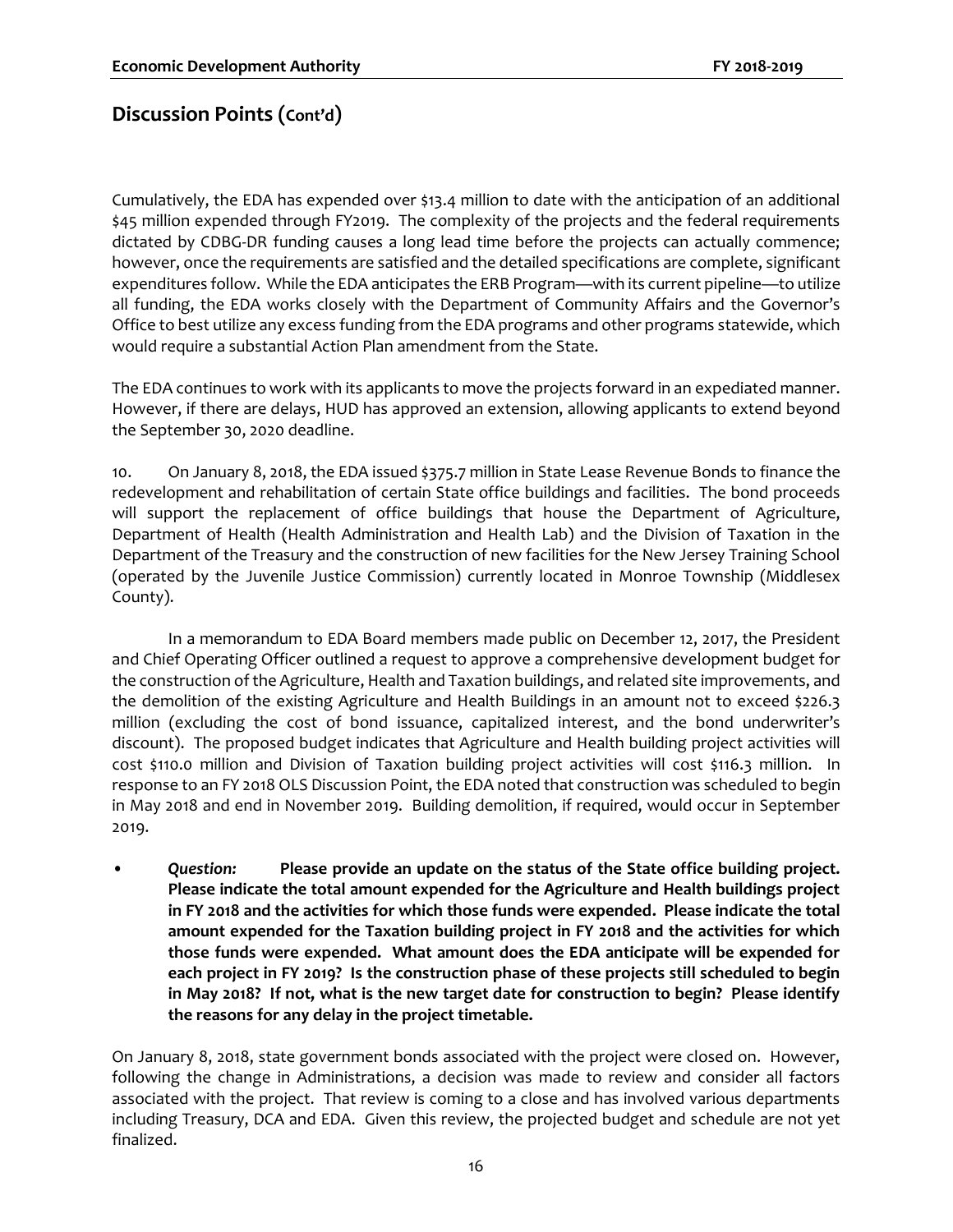Health/Agriculture - In 2017, a total of \$1.683 million was expended; in 2018, a total of \$169,629 has been expended (through March 2018).

Taxation – In 2017, a total of \$1.676 million was expended; in 2018, a total of \$561,673 has been expended (through April 2018).

Funds were used for costs related to project management, loan interest, architectural and engineering, construction management, survey, title, appraisal, and an environmental consultant.

11. The Governor's FY 2019 Budget recommends a \$10.0 million General Fund appropriation for the payment of State Economic Redevelopment and Growth (ERG) grants. The Executive also intends to carry forward \$4.0 million in unspent FY 2018 ERG fund balances to FY 2019. Annual budget language has also permitted the Office of Management and Budget to appropriate additional amounts to the program to meet payment obligations. In FY 2018 the program received a General Fund appropriation of \$10.0 million plus \$4.7 million in FY 2017 carryforward funds for the payment of State ERG grants in the current fiscal year. Of the total amount authorized (\$14.7 million), \$5.4 million has been expended and \$9.3 remains unexpended. From FY 2013 through FY 2017, 66.2 percent of funds appropriated for State ERG grants lapsed to the General Fund.

N.J.S.A.52:27D-489c et seq. provides the statutory authority for the ERG program. The portion of the program that involves a tax-increment financing mechanism for commercial redevelopment projects in eligible geographic areas has a State and municipal component. Under the State component, ERG reimbursements are available for commercial redevelopment projects that meet two financial criteria. First, the financial assistance must close a project financing gap that would prevent a project's realization. Second, the project must yield fiscal benefits to the State over a period of up to 20 years that exceed the incentive being provided by the program. There are no capital investment and job creation thresholds. State ERG awards: 1) equal up to 75 percent of the annual incremental State tax revenue attributable to a project (or up to 85 percent in a Garden State Growth Zone, a designation comprising the cities of Atlantic City, Camden, Passaic, Paterson, and Trenton); 2) cannot exceed 30 percent of total project cost in conjunction with any municipal ERG award (or 40 percent in a Garden State Growth Zone municipality) and 3) are paid in up to 20 annual installments. Aggregate State ERG reimbursement payments for commercial redevelopment projects are uncapped, but the EDA may only consider applications received prior to July 1, 2019. All ERG recipients obtain their reimbursement only after project completion.

According to program activity reports, the EDA has, since program inception, approved \$891.8 million in ERG grant awards. In response to a FY 2018 OLS Discussion Point, the EDA indicated that 13 projects were expected to receive FY 2017 ERG grant payments totaling \$9.5 million; 21 projects were expected to receive FY 2018 ERG grant payments totaling \$12.2 million.

• *Question:* **Please identify, by name, location, and amount, each project that has received or is expected to receive an ERG grant payment in FY 2018. Please also provide similar information for projects that are expected to receive a grant payment in FY 2019. What is the total amount of ERG grant obligations that has accrued but remains unpaid?**

Amounts displayed in the chart below are projections that represent the maximum amount of State resources that may be required; actual payments will not exceed the appropriation for the program.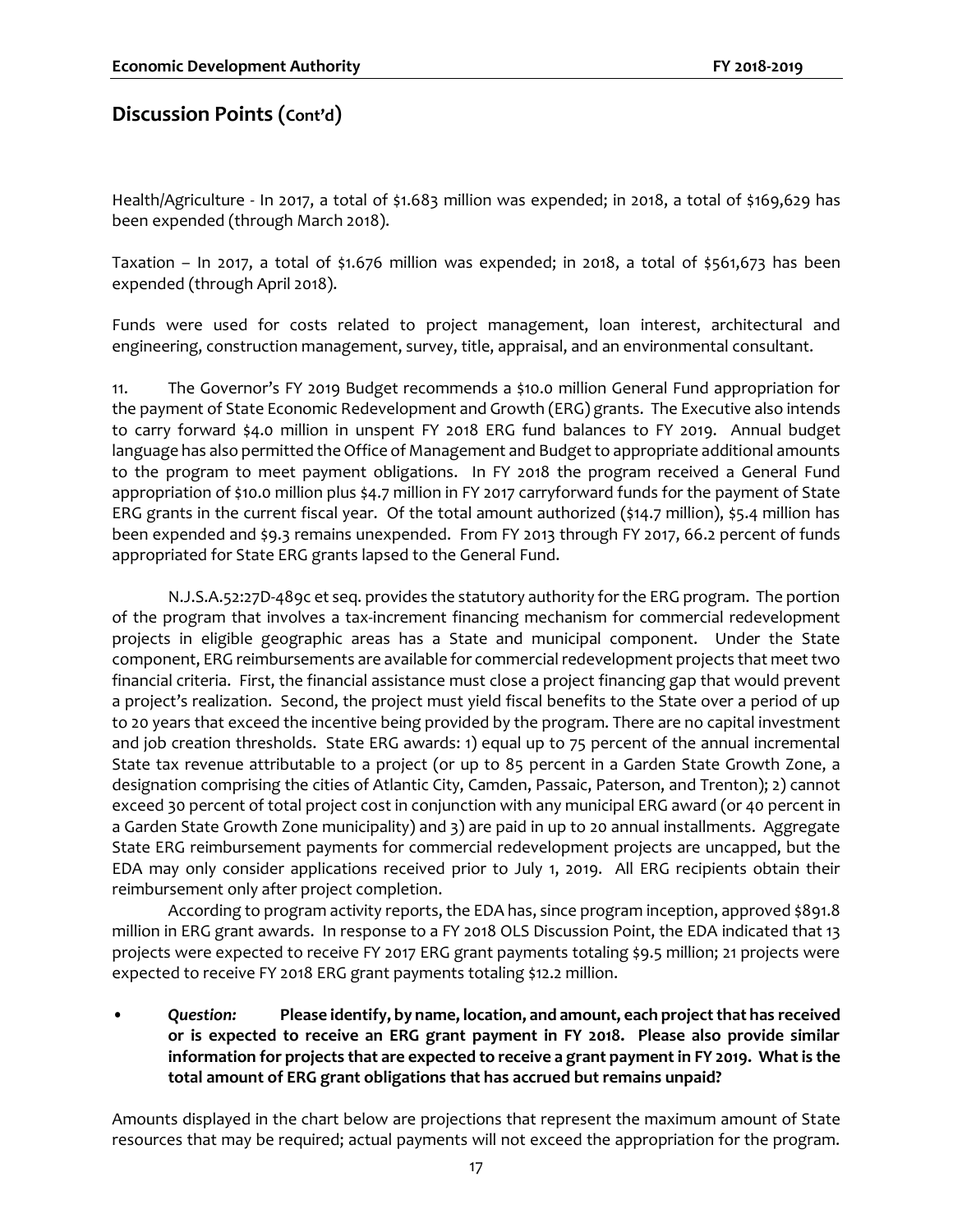Actual amounts may be less in any given year if a project fails to meet certain requirements or does not adhere to the terms and conditions of project agreements.

| Commercial ERG (\$000's omitted) | <b>Location</b>      | <b>FY18</b> | <b>FY19</b> |
|----------------------------------|----------------------|-------------|-------------|
| 810 Broad Street/Indigo Hotel    | <b>Newark</b>        | \$211       | \$350       |
| 30 West Pershing, LLC            | Edison               | \$498       | \$498       |
| Catellus/Teterboro Urban Renew   | Teterboro            | \$0         | \$2,387     |
| CDIP-Paulsboro                   | Paulsboro            | \$0         | \$63        |
| <b>DGMB</b> (Margaritaville)     | <b>Atlantic City</b> | \$1,220     | $$1,012*$   |
| DVL, Inc                         | Kearny               | \$204       | \$1,550     |
| <b>East Grand Assoc.</b>         | Elizabeth            | \$175       | \$240       |
| Harrah's                         | <b>Atlantic City</b> | \$1,000     | \$300       |
| Harrison Hotel                   | Harrison             | \$552       | \$552       |
| Jersey Gardens                   | Elizabeth            | \$551       | \$865       |
| Just Greens dba Aerofarms        | Newark               | \$0         | \$111       |
| Mount Laurel Development         | Mt. Laurel           | \$583       | \$583       |
| <b>MSST Fidelco</b>              | Jersey City          | \$384       | \$400       |
| <b>Newport Office</b>            | Jersey City          | \$450       | \$470       |
| Port Imperial                    | Weehawken            | \$300       | \$355       |
| <b>RBH Teacher's Village</b>     | <b>Newark</b>        | \$1,027     | \$1,027     |
| Saker                            | Somerville           | \$512       | \$512       |
| TDAF I - Pru Hotel               | <b>Newark</b>        | \$431       | \$500       |
| <b>TDAF I Springfield Avenue</b> | <b>Newark</b>        | \$323       | \$409       |
| Tropicana Atlantic City Corp     | <b>Atlantic City</b> | \$615       | \$418       |
| VNO Wayne Town Center, LLC       | Wayne                | \$1,740     | \$1,740     |
|                                  |                      |             |             |
| <b>Total ERG Commercial</b>      |                      | \$10,776    | \$14,342    |

\*In FY19, DGMB will reach its maximum reimbursement under ERG; no additional reimbursements are expected.

• *Question:* **How many new projects does the EDA anticipate approving under the ERG program in FY 2018 and FY 2019? How many previously approved projects will be completed and newly begin receiving awards in FY 2018 and FY 2019? How many ERG projects were withdrawn or expunged in FY 2017 and FY 2018?** 

The NJEDA anticipates approving two projects in SFY18 and SFY19. Seven projects have begun receiving payments in SFY2018 and it is anticipated that four additional projects will begin receiving payments in SFY19. In total four projects were terminated in SFY17 and SFY18.

12. The Brownfield Site Reimbursement Fund was supported by \$19.1 million in State funds in FY 2018 as follows: (1) a General Fund appropriation of \$14.8 million; (2) \$2.3 million in FY 2017 carry forward funds; and (3) a \$2.0 million appropriation from certain constitutionally dedicated corporation business tax moneys. The Governor's FY 2019 Budget recommends a \$14.8 million General Fund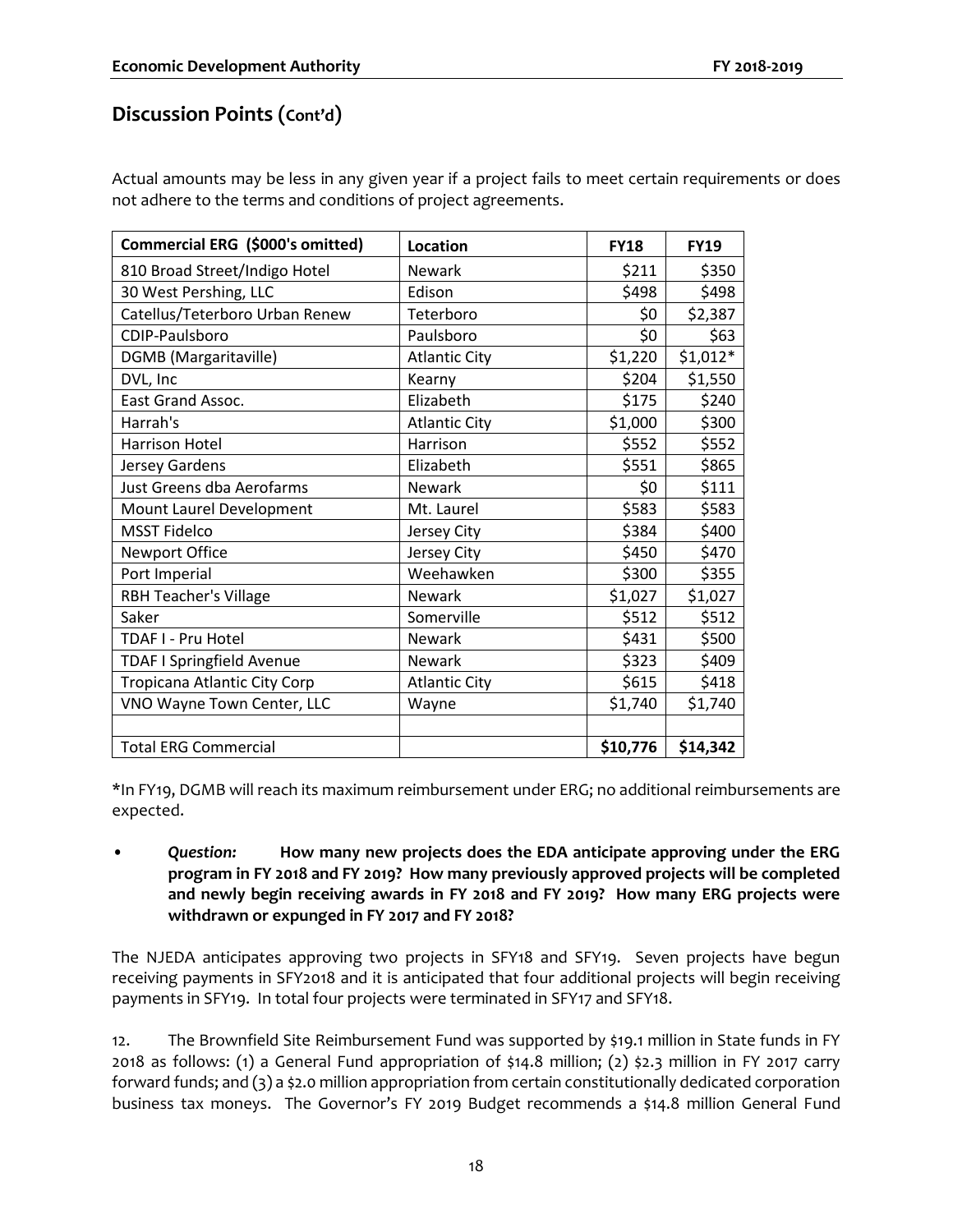appropriation for the Brownfield Site Reimbursement Fund. The Executive also intends to carry forward \$3.0 million in unspent FY 2018 fund balances to FY 2019.

P.L.1997, c.278 created the Brownfield Site Reimbursement Fund whose balances finance the Brownfields and Contaminated Site Remediation Program (N.J.S.A.58:10B-30). The program reimburses qualified developers for up to 75 percent of the costs incurred in remediating abandoned or underused, contaminated commercial and industrial properties. To be eligible, a project must generate incremental State tax revenues in excess of the State reimbursement. Statutes require the deposit of State tax revenue generated by the redeveloped sites into the Brownfield Site Reimbursement Fund. In actuality, the fund has received its resources from annual appropriations (some of which represent uncommitted funds from the Global Warming Solutions Fund) through the State budget and, pursuant to budget language, from that portion of the constitutional dedication of four percent of annual corporation business tax collections for environmental purposes that support the remediation of the discharges of hazardous substances. Annual budget language has also permitted the Office of Management and Budget to appropriate additional amounts to the fund to meet payment obligations.

In response to a FY 2018 OLS Discussion Point, the EDA indicated that 23 projects were expected to receive FY 2017 Brownfields reimbursement payments totaling \$8.4 million; 22 projects were expected to receive FY 2018 payments totaling \$11.0 million.

• *Question:* **Please identify, by name, location, and award amount, each project that has received or is expected to receive a payment under the Brownfields and Contaminated Site Remediation Program in FY 2018. Please also provide similar information for projects that are expected to receive a payment in FY 2019. What is the total value of outstanding EDA obligations to developers under this program?**

Amounts displayed in the chart below are projections that represent the maximum amount of State resources that may be required; actual payments will not exceed the appropriation for the program. Actual amounts may be less in any given year if a project fails to meet certain requirements or does not adhere to the terms and conditions of project agreements.

| Brownfields (\$000's omitted)  | Location             | <b>SFY18</b> | SFY19    |
|--------------------------------|----------------------|--------------|----------|
| PT Maxwell                     | Hoboken              | \$4,685      | \$1,500  |
| 183 Foundry Street, LLC        | <b>Newark</b>        | \$0          | \$45     |
| Ameream LLC                    | East                 | \$0          | \$24,000 |
|                                | Rutherford           |              |          |
| <b>Arctic Realty</b>           | <b>Atlantic City</b> | \$0          | \$200    |
| Autozone                       | Jersey City          | \$0          | \$196    |
| Autozone                       | North Bergen         | \$0          | \$84     |
| Beacon/Baldwin Urban Renewal   | Jersey City          | \$0          | \$250    |
| <b>Clinton Township Realty</b> | Clinton              | \$150        | \$0      |
| F. Greek Newco 377, LLC        | Carteret             | \$586        | \$100    |
| Former APA Transport           | North Bergen         | \$0          | \$8,000  |
| <b>Fraternity Meadows</b>      | Secaucus             | \$1,326      | \$800    |
| Gargant Corp. aka Witten Ash   | Jersey City          | \$0          | \$20     |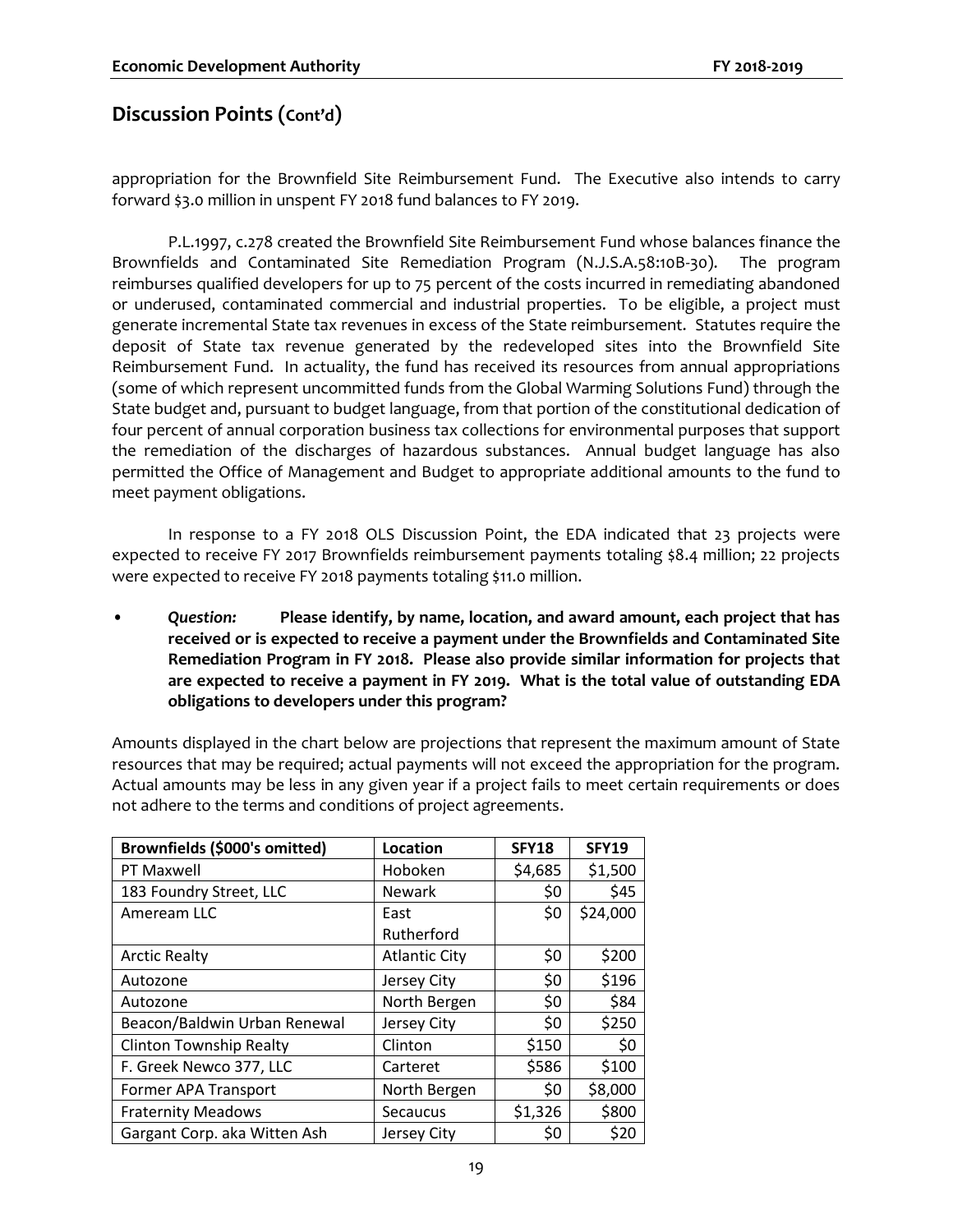| J. Supor                       | Harrison            | \$0      | \$30     |
|--------------------------------|---------------------|----------|----------|
| <b>New Meadowlands Stadium</b> | East                | \$0      | \$7,400  |
|                                | Rutherford          |          |          |
| Newport Development            | Jersey City         | \$5,500  | \$1,300  |
| Port Imperial South            | Weehawken           | \$1,000  | \$1,000  |
| Prologis Teterboro             | Teterboro           | \$0      | \$14,000 |
| Regency at Long Valley         | Long Valley         | \$0      | \$40     |
| Rock GW LLC - Florham Park     | <b>Florham Park</b> | \$2,355  | \$0      |
| Wood-Ridge Development         | Somerset            | \$569    | \$500    |
|                                |                     |          |          |
| <b>Total by SFY</b>            |                     | \$16,171 | \$59,465 |

• *Question:* **How many new projects does the EDA anticipate approving under the Brownfields and Contaminated Site Remediation Program in FY 2018 and FY 2019? How many previously approved projects will be completed and newly begin receiving payments in FY 2018 and FY 2019? How many projects were withdrawn or expunged in FY 2017 and FY 2018?** 

Two projects have begun receiving payments in SFY2018 and it is anticipated that seven additional projects will begin receiving payments in SFY19. In total seven projects were terminated in SFY17 and SFY18.

13. A proposed language provision (section 91 of the General Provisions, Page F-11) in the Governor's FY 2019 Budget provides for use as General Fund revenue amounts paid by the EDA to the State from the sale of the land of the former Riverfront State prison in Camden. This proposed language is identical to the language included in the FY 2018 Appropriations Act. In response to a FY 2017 OLS Discussion Point, the EDA indicated that the amount of revenue anticipated to be diverted to the General Fund from the sale of the land was \$5.0 million. The Governor's FY 2019 Budget anticipates the receipt of the \$5.0 million in FY 2019.

Riverfront State Prison was a former State prison situated on a 16-acre parcel of land on the waterfront of the City of Camden. The construction of the prison was completed for a cost of \$31 million in August 1985. In June 2009, the prison was closed. The inmates who had been housed at the prison were transferred to other facilities. In October 2009, the State House Commission declared the prison to be surplus to the needs of the State, and established a sale process that provided for the property to be turned over to the EDA, which would then sell it to a purchaser through a negotiated sale or a request-for-proposal procedure. Later that year, the prison was demolished using funds made available by the Delaware River Port Authority.

Subsequently, P.L.2013, c.22 formalized the transfer of the property to the EDA for the sum of \$1 and authorized the EDA to arrange for the sale and conveyance of the property on which the prison had been located in accordance with the terms and conditions previously established by the State House Commission. The law also specified the use of the proceeds from the sale. The net proceeds from the sale and conveyance after deduction of costs, expenses and fees incurred by the EDA for the sale and conveyance, are to be paid by the EDA as follows: 1) an amount equal to the appraised value of the property prior to the demolition and site improvements of the prison shall be paid to the State; and 2) any amount remaining shall be retained and utilized by the EDA for projects within Camden.